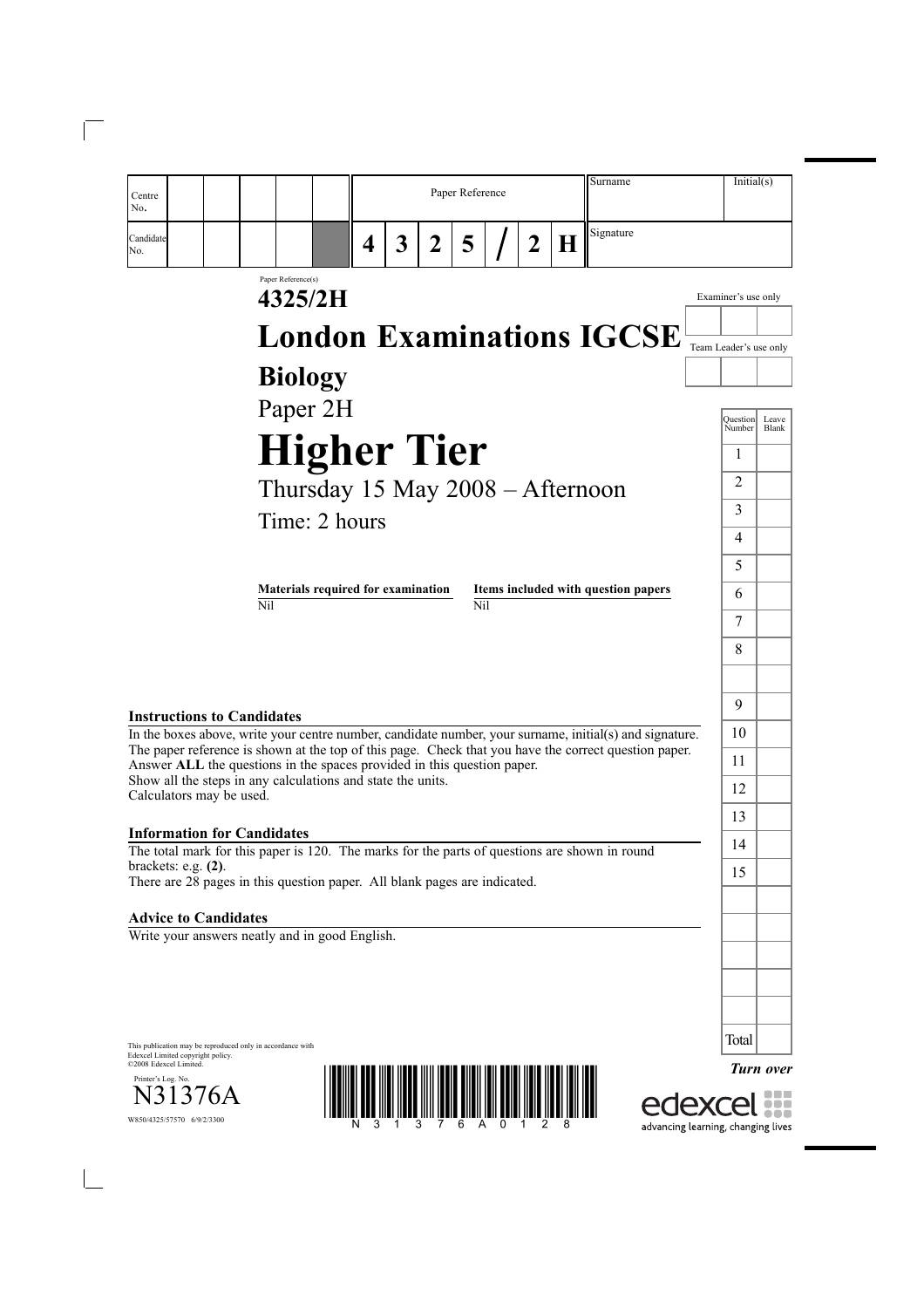|      |                                                                      |                | Answer ALL the questions. Write your answers in the spaces provided.                                                                                                               | blank |
|------|----------------------------------------------------------------------|----------------|------------------------------------------------------------------------------------------------------------------------------------------------------------------------------------|-------|
| 1.   | The table shows some characteristics of different types of organism. |                |                                                                                                                                                                                    |       |
| not. |                                                                      |                | Complete the empty boxes in the table by giving an example of each type of organism, and<br>by writing the word YES or NO to show whether the type of organism is multicellular or |       |
|      | Some of the boxes have been completed for you.                       |                |                                                                                                                                                                                    |       |
|      | Type of organism                                                     | <b>Example</b> | Multicellular                                                                                                                                                                      |       |
|      | plants                                                               |                | <b>YES</b>                                                                                                                                                                         |       |
|      | animals                                                              |                |                                                                                                                                                                                    |       |
|      | bacteria                                                             | Lactobacillus  |                                                                                                                                                                                    |       |
|      | viruses                                                              |                | NO                                                                                                                                                                                 | Q1    |
|      |                                                                      |                | (Total 5 marks)                                                                                                                                                                    |       |
|      |                                                                      |                |                                                                                                                                                                                    |       |
|      |                                                                      |                |                                                                                                                                                                                    |       |

 $\Box$ 

 $\overline{\phantom{0}}$ 

 $\frac{1}{2}$  and  $\frac{2}{3}$  and  $\frac{1}{3}$  and  $\frac{2}{3}$  and  $\frac{2}{3}$  and  $\frac{2}{3}$  and  $\frac{2}{3}$  and  $\frac{2}{3}$  and  $\frac{2}{3}$  and  $\frac{2}{3}$  and  $\frac{2}{3}$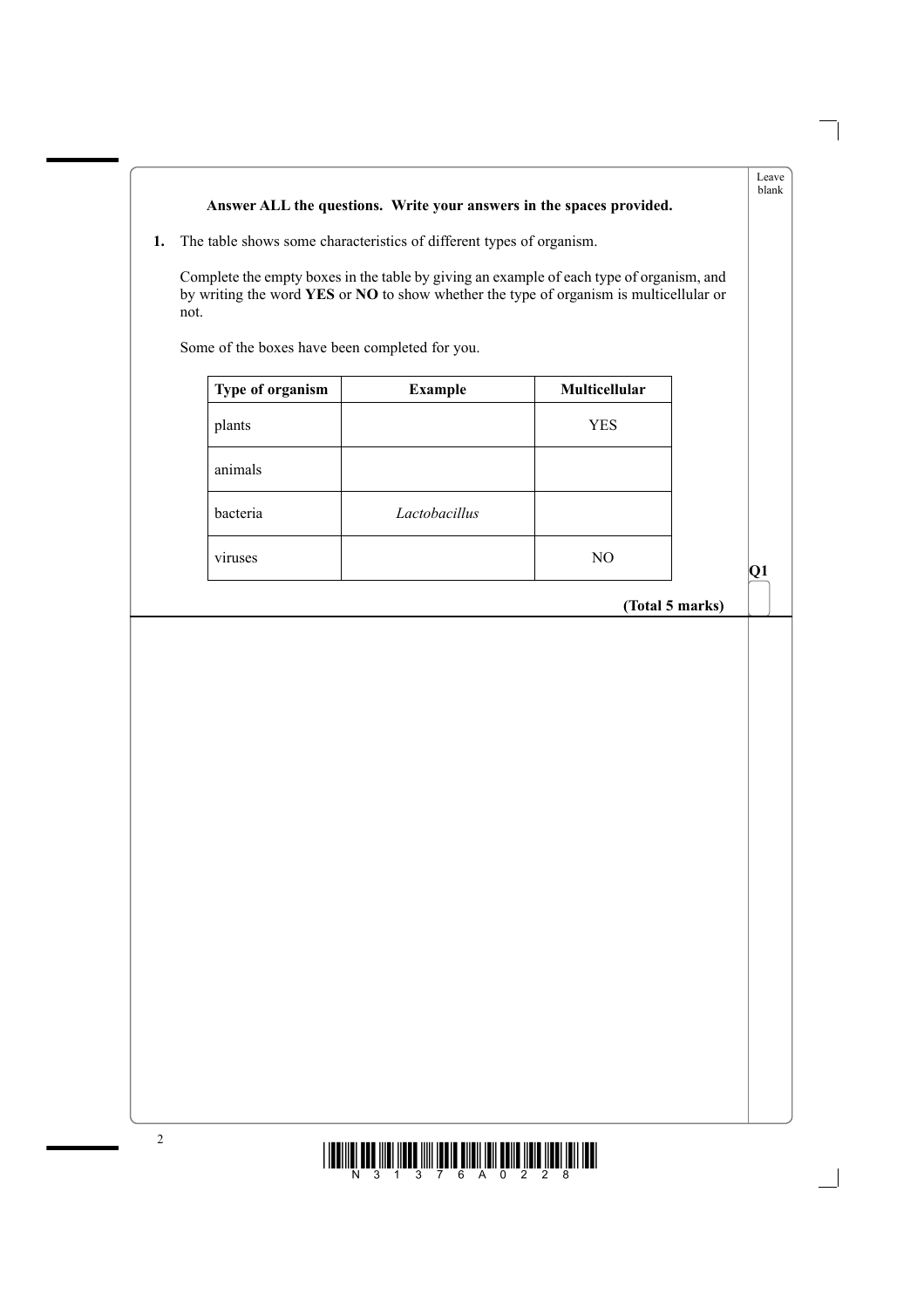| 2. | In an area of rainforest, there were plans to cut down lots of trees (deforestation) to build | Leave<br>blank   |
|----|-----------------------------------------------------------------------------------------------|------------------|
|    | a new road. Some people did not want this to happen, but some people did.                     |                  |
|    | (a) Suggest two reasons why some people wanted the road to be built.                          |                  |
|    |                                                                                               |                  |
|    |                                                                                               |                  |
|    |                                                                                               |                  |
|    |                                                                                               |                  |
|    |                                                                                               |                  |
|    |                                                                                               |                  |
|    | (2)                                                                                           |                  |
|    | (b) Describe two biological effects that may occur as a result of deforestation.              |                  |
|    | 1                                                                                             |                  |
|    |                                                                                               |                  |
|    |                                                                                               |                  |
|    |                                                                                               |                  |
|    |                                                                                               |                  |
|    |                                                                                               |                  |
|    |                                                                                               |                  |
|    |                                                                                               |                  |
|    |                                                                                               |                  |
|    | (4)                                                                                           | $ {\bf Q2}$      |
|    | (Total 6 marks)                                                                               |                  |
|    |                                                                                               |                  |
|    |                                                                                               |                  |
|    |                                                                                               |                  |
|    |                                                                                               |                  |
|    |                                                                                               |                  |
|    |                                                                                               | $\mathfrak{Z}$   |
|    |                                                                                               | <b>Turn over</b> |

 $\sqrt{\phantom{a}}$ 

 $\mathbb{R}^+$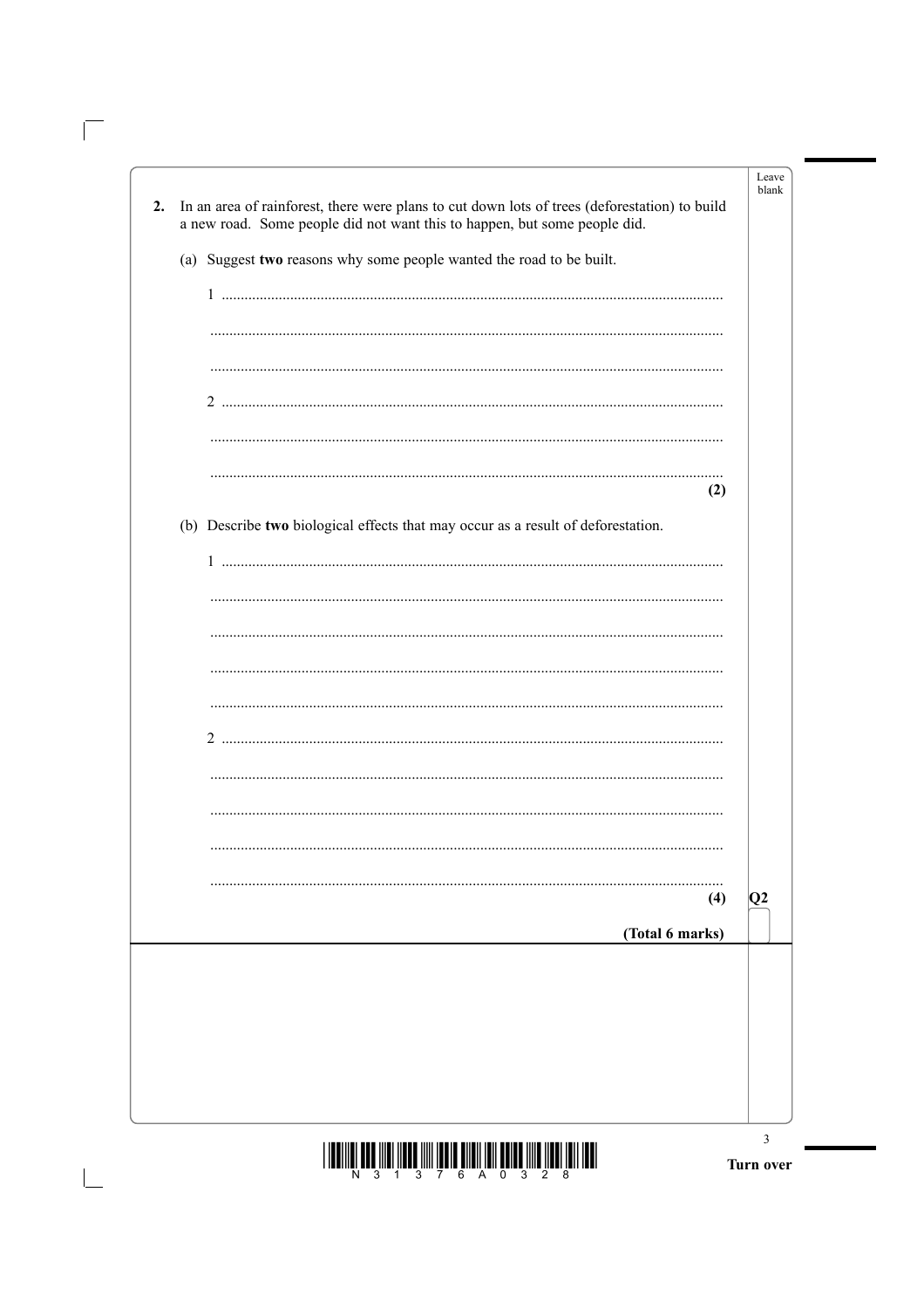| 3. | The drawing shows a flowering plant.                                                                  |
|----|-------------------------------------------------------------------------------------------------------|
|    |                                                                                                       |
|    | (a) (i) Name the part of the flower that produces pollen.                                             |
|    | (1)                                                                                                   |
|    | (ii) Use a line and the letter P to label this part on the drawing.<br>(1)                            |
|    | (iii) Explain what is meant by the term pollination.                                                  |
|    |                                                                                                       |
|    |                                                                                                       |
|    | (2)                                                                                                   |
|    | (b) The stem and leaves of the plant grow upwards. Name one stimulus that makes them<br>grow upwards. |
|    | (1)                                                                                                   |
|    |                                                                                                       |
|    |                                                                                                       |
|    |                                                                                                       |
|    |                                                                                                       |
|    |                                                                                                       |
|    |                                                                                                       |

 $\Box$ 

 $\overline{\phantom{0}}$ 

##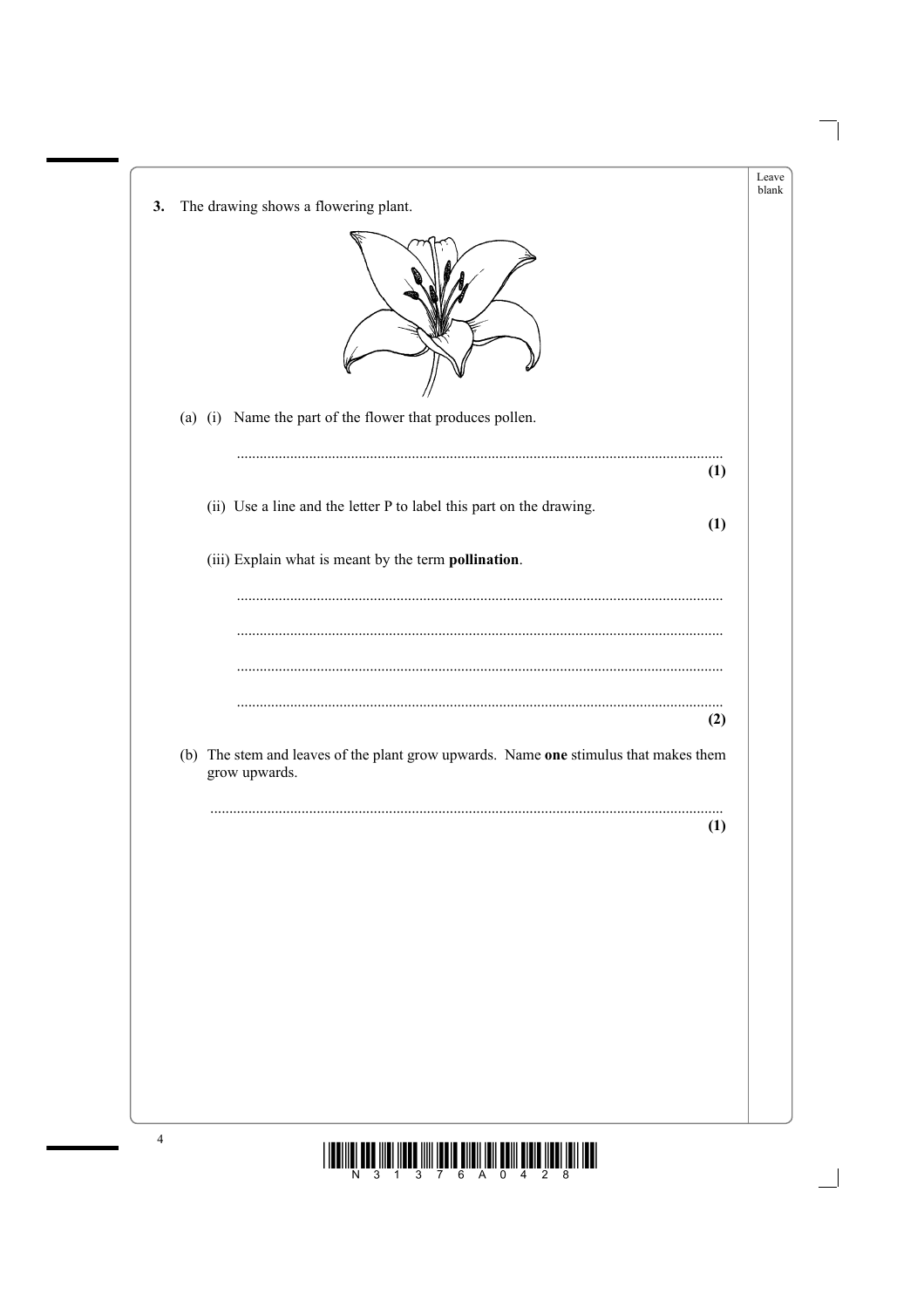| Q3 |
|----|
|    |
|    |
|    |
|    |
|    |
|    |
|    |
|    |
|    |

 $\sqrt{2}$ 

Turn over

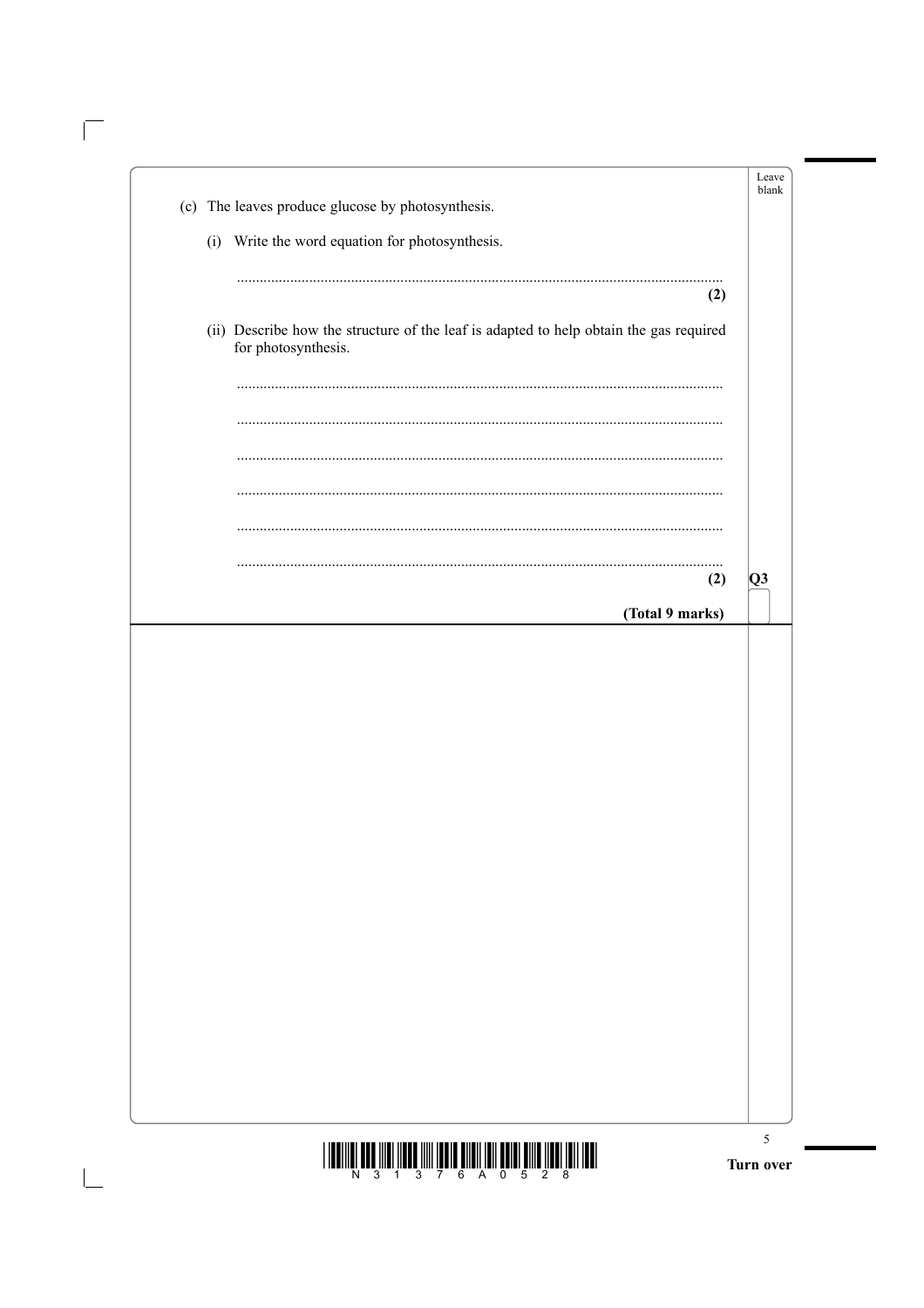|          | Time in minutes         | Heart rate in beats per minute                                                          |     |
|----------|-------------------------|-----------------------------------------------------------------------------------------|-----|
|          | $\boldsymbol{0}$        | 66                                                                                      |     |
|          | 10                      | 77                                                                                      |     |
|          | 20                      | 88                                                                                      |     |
|          | 30                      | 100                                                                                     |     |
|          | 40                      | 122                                                                                     |     |
|          | 50                      | 124                                                                                     |     |
|          | 60                      | 123                                                                                     |     |
|          |                         |                                                                                         |     |
|          |                         |                                                                                         |     |
|          |                         |                                                                                         | (2) |
|          |                         | (b) Name the hormone responsible for the change in heart rate during exercise.          |     |
|          | reason for your answer. | (c) How would you expect the results to be different in someone who smokes? Give a      | (1) |
|          |                         | (d) Name one system in the body, other than the circulatory system, that is affected by | (2) |
| smoking. |                         |                                                                                         | (1) |

 $\overline{\phantom{a}}$ 

 $\overline{\phantom{0}}$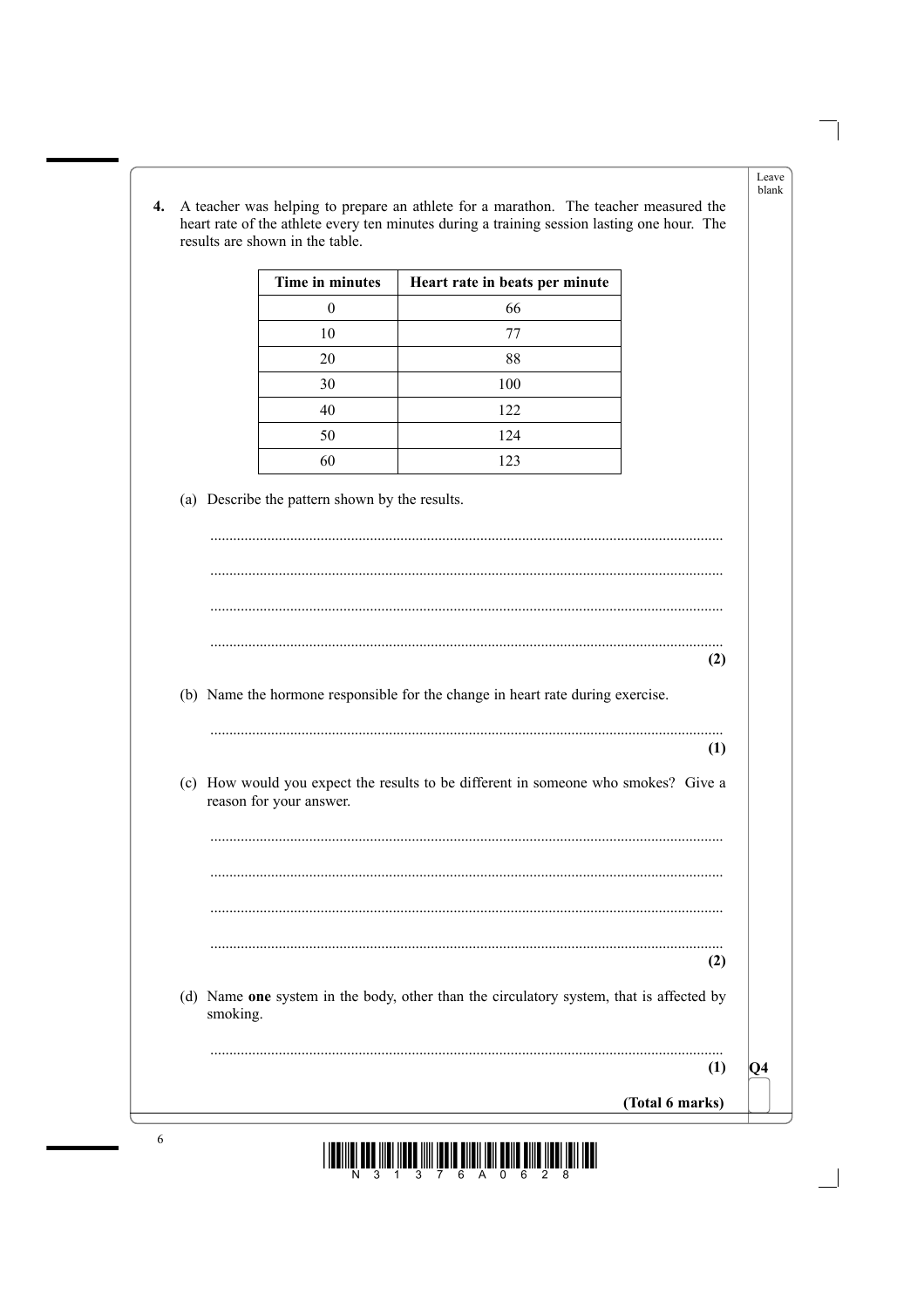| 5. John ate some rice. The rice contained starch.               | Leave<br>blank |
|-----------------------------------------------------------------|----------------|
|                                                                 |                |
| Describe how the starch is broken down in the digestive system. |                |
|                                                                 |                |
|                                                                 |                |
|                                                                 |                |
|                                                                 |                |
|                                                                 |                |
|                                                                 |                |
|                                                                 |                |
|                                                                 |                |
|                                                                 |                |
|                                                                 |                |
|                                                                 |                |
|                                                                 |                |
|                                                                 |                |
|                                                                 |                |
|                                                                 |                |
|                                                                 |                |
|                                                                 |                |
|                                                                 | Q5             |
| (Total 6 marks)                                                 |                |
|                                                                 |                |
|                                                                 |                |
|                                                                 |                |
|                                                                 |                |
|                                                                 |                |
|                                                                 |                |
|                                                                 |                |
|                                                                 |                |
|                                                                 |                |
|                                                                 |                |
|                                                                 |                |

 $\sqrt{2}$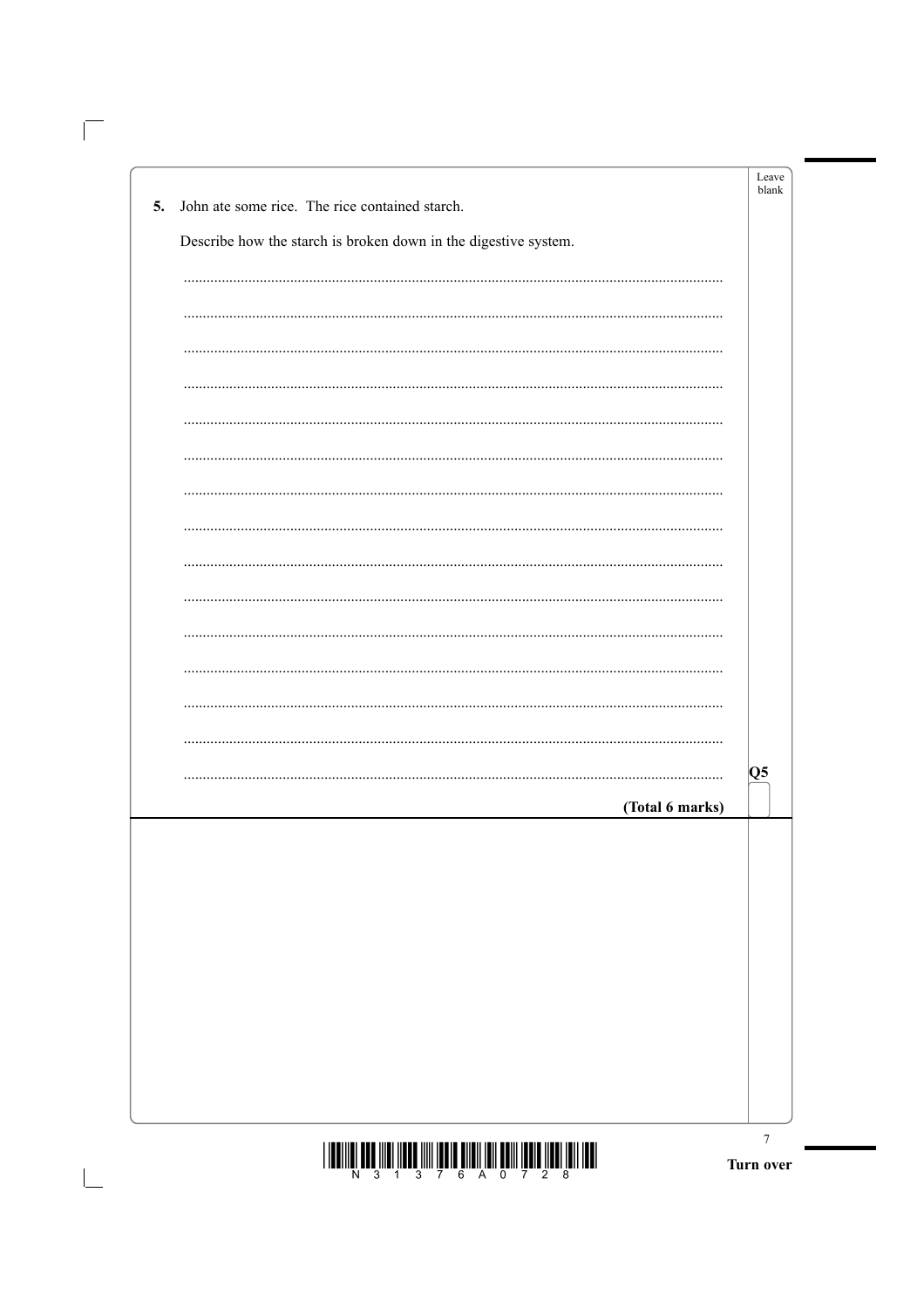| 8  |                                                                                                                                                                                  |                |
|----|----------------------------------------------------------------------------------------------------------------------------------------------------------------------------------|----------------|
|    |                                                                                                                                                                                  |                |
|    |                                                                                                                                                                                  |                |
|    |                                                                                                                                                                                  |                |
|    |                                                                                                                                                                                  |                |
|    |                                                                                                                                                                                  |                |
|    |                                                                                                                                                                                  |                |
|    | (Total 8 marks)                                                                                                                                                                  |                |
|    |                                                                                                                                                                                  | Q6             |
|    |                                                                                                                                                                                  |                |
|    |                                                                                                                                                                                  |                |
|    | containing insulin returns to the heart in the pulmonary vein. It then leaves the heart                                                                                          |                |
|    |                                                                                                                                                                                  |                |
|    |                                                                                                                                                                                  |                |
|    | the largest vein in the body. Blood enters a chamber called the                                                                                                                  |                |
|    |                                                                                                                                                                                  |                |
|    | The passage below describes how the injected insulin travels from the leg to the liver. Use<br>suitable words to complete the sentences in the passage.                          |                |
| 6. | People with diabetes may not produce enough insulin and so are unable to control their<br>blood glucose level. To overcome this, they inject themselves with insulin in the leg. | Leave<br>blank |

 $\mathbb{R}$ 

 $\begin{array}{c} \hline \end{array}$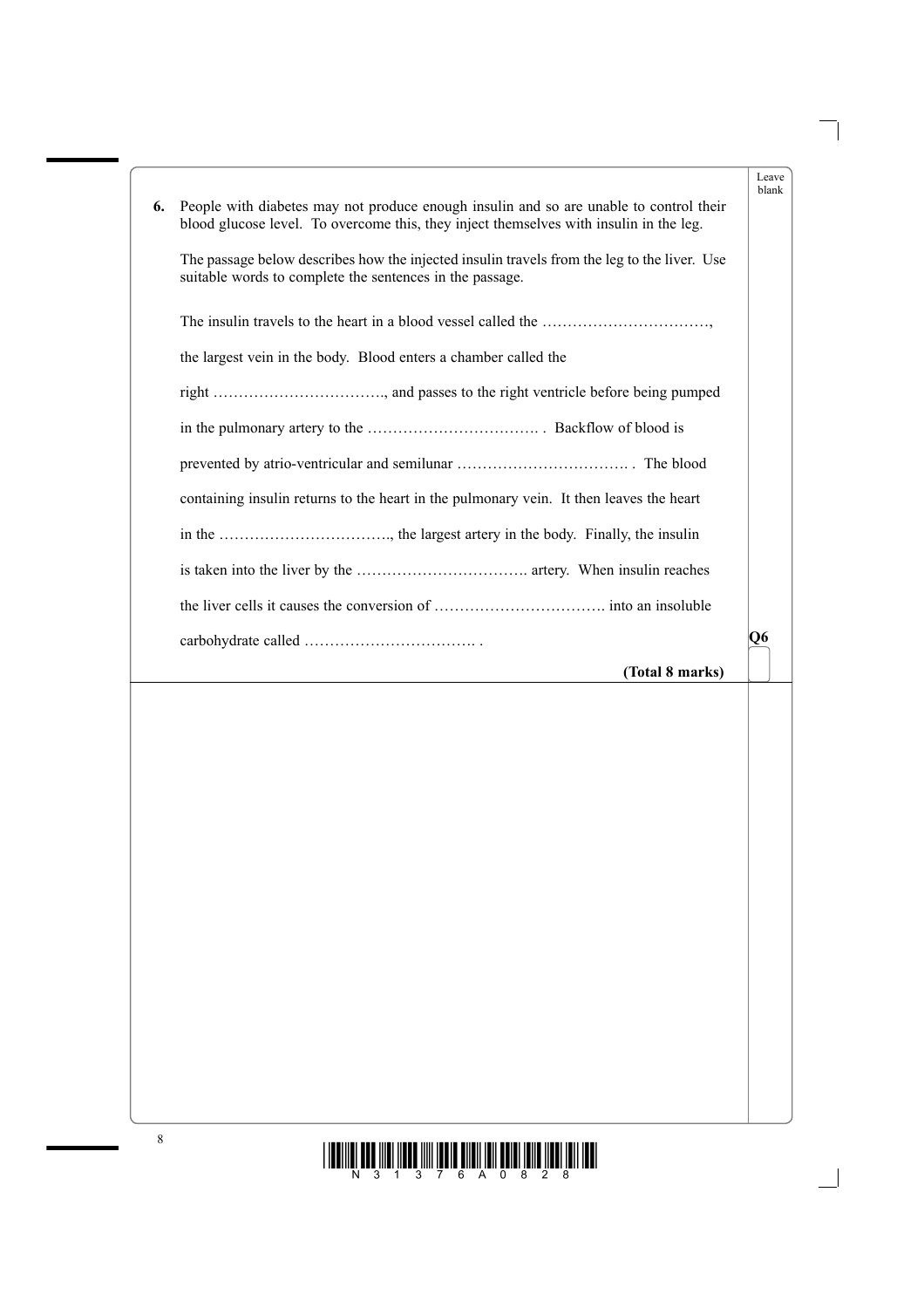| 7. | The techniques of selective breeding and micropropagation (tissue culture) can be used<br>together to produce large numbers of plants with desired characteristics. |                  | blank      |
|----|---------------------------------------------------------------------------------------------------------------------------------------------------------------------|------------------|------------|
|    | (a) The table shows the steps taken to produce plants using selective breeding.                                                                                     |                  |            |
|    | Complete the table by using numbers to show the correct order of the steps.                                                                                         |                  |            |
|    | <b>Step</b>                                                                                                                                                         | Order of<br>step |            |
|    | repeat crosses for several generations                                                                                                                              |                  |            |
|    | cross parent plants to produce more offspring                                                                                                                       |                  |            |
|    | identify parent plants with desired characteristics                                                                                                                 |                  |            |
|    | select offspring with desired characteristics                                                                                                                       |                  |            |
|    |                                                                                                                                                                     |                  | (3)        |
| 2  |                                                                                                                                                                     |                  |            |
|    |                                                                                                                                                                     |                  | (2)<br> Q7 |
|    |                                                                                                                                                                     | (Total 5 marks)  |            |
|    |                                                                                                                                                                     |                  |            |
|    |                                                                                                                                                                     |                  | 9          |

 $\sqrt{2}$ 

 $\boxed{\phantom{1}}$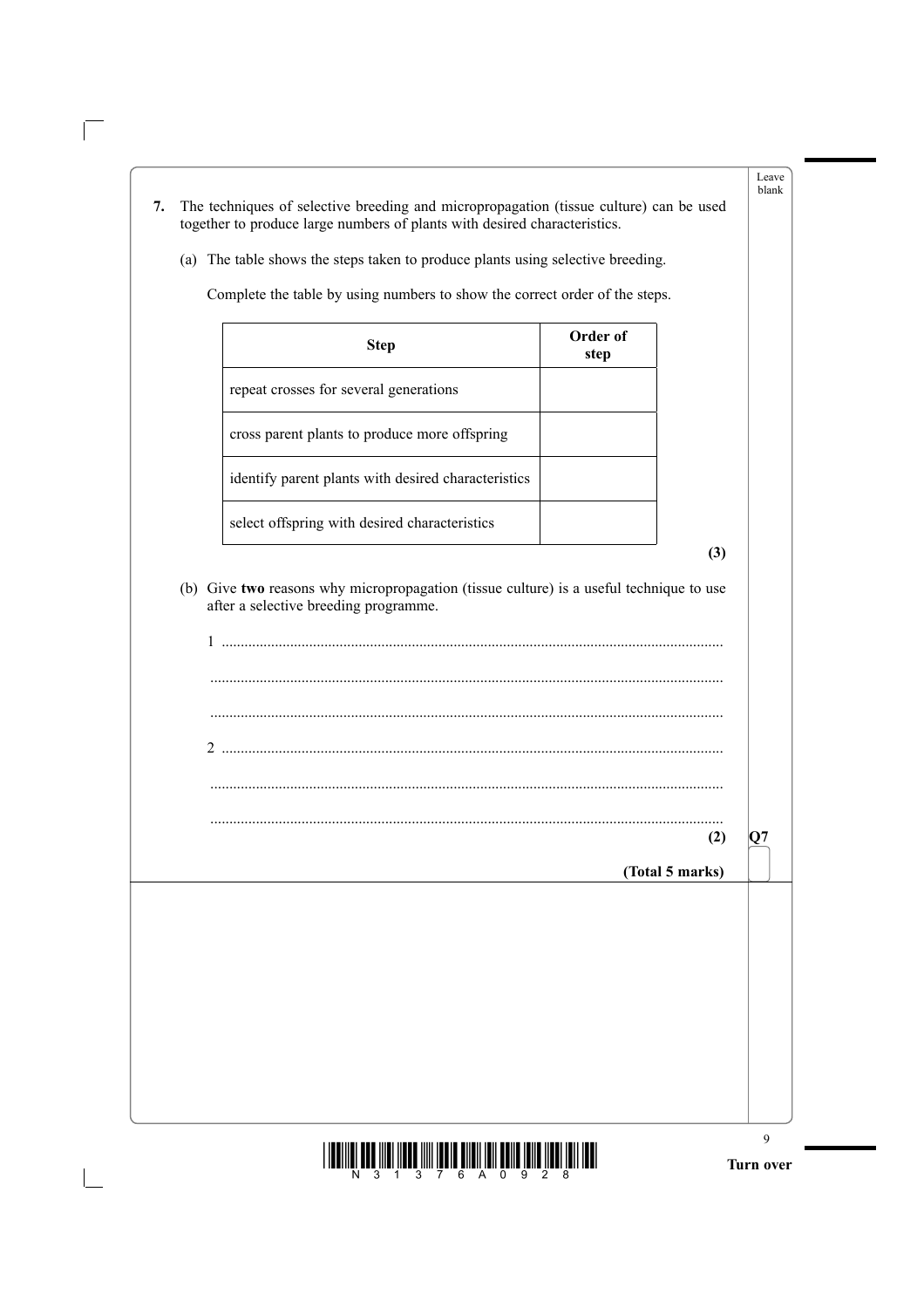|                   |                                    | Crop yield                                                                                 |                                  |     |
|-------------------|------------------------------------|--------------------------------------------------------------------------------------------|----------------------------------|-----|
| Crop grown<br>in  | <b>Tomatoes</b><br>in kg per plant | <b>Potatoes</b><br>in tonnes per hectare                                                   | <b>Rice</b><br>in kg per hectare |     |
| soil              | 5.4                                | 12.1                                                                                       | 551                              |     |
| liquid fertiliser | 9.0                                | 26.3                                                                                       | 1652                             |     |
| chlorophyll.      |                                    | (a) Name the mineral ion in soil and in liquid fertiliser that helps plants make           |                                  |     |
|                   |                                    |                                                                                            |                                  | (1) |
|                   |                                    |                                                                                            |                                  |     |
|                   |                                    |                                                                                            |                                  |     |
|                   |                                    |                                                                                            | Answer                           | (2) |
| the soil.         |                                    | (c) Suggest why the growth of all the crops was better in liquid fertiliser than it was in |                                  |     |
|                   |                                    |                                                                                            |                                  |     |
|                   |                                    |                                                                                            |                                  |     |
|                   |                                    |                                                                                            |                                  |     |
|                   |                                    |                                                                                            |                                  |     |
|                   |                                    |                                                                                            |                                  |     |
|                   |                                    |                                                                                            |                                  |     |
|                   |                                    |                                                                                            |                                  | (2) |
|                   |                                    |                                                                                            | (Total 5 marks)                  |     |
|                   |                                    |                                                                                            |                                  |     |

 $\overline{\phantom{a}}$ 

 $\overline{\phantom{0}}$ 

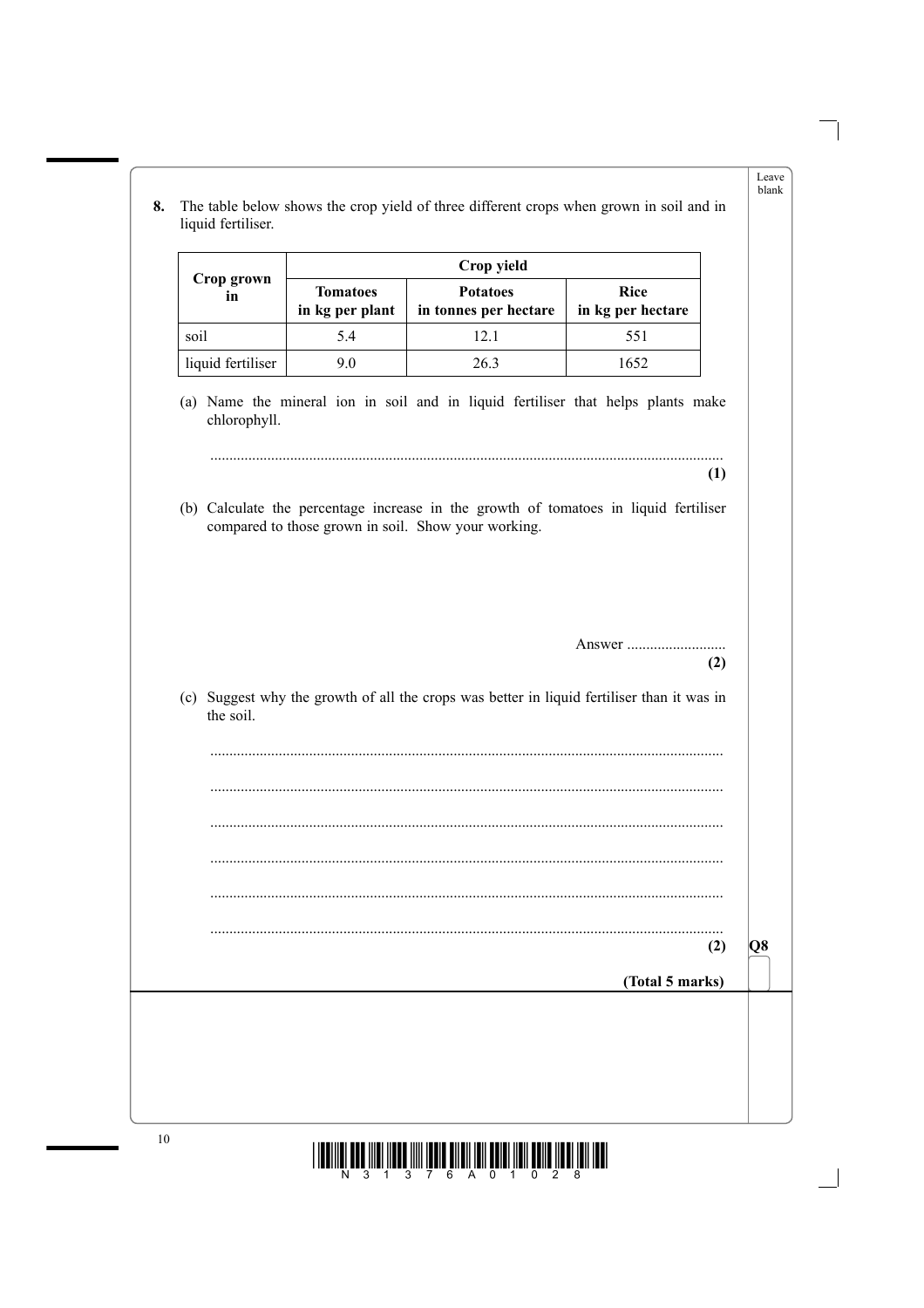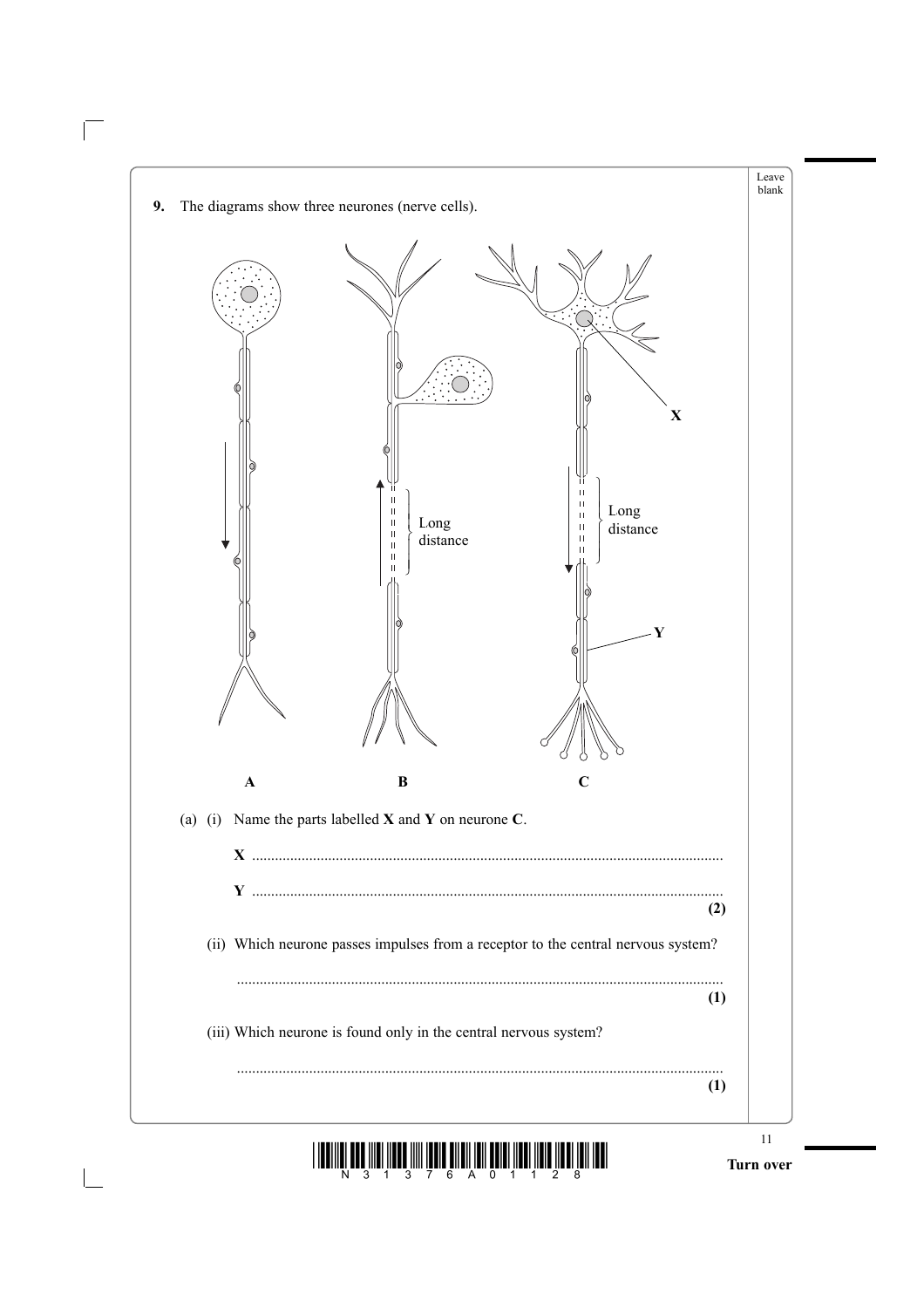

 $\begin{min}\lim\limits_{N\to 3}\lim\limits_{4\to 3}\lim\limits_{N\to 6}\lim\limits_{N\to 6}\lim\limits_{N\to 0}\lim\limits_{N\to 2}\lim\limits_{N\to 2}\lim\limits_{N\to 8}\lim\limits_{N\to 0}$ 

Leave blank

 $\mathbb{R}$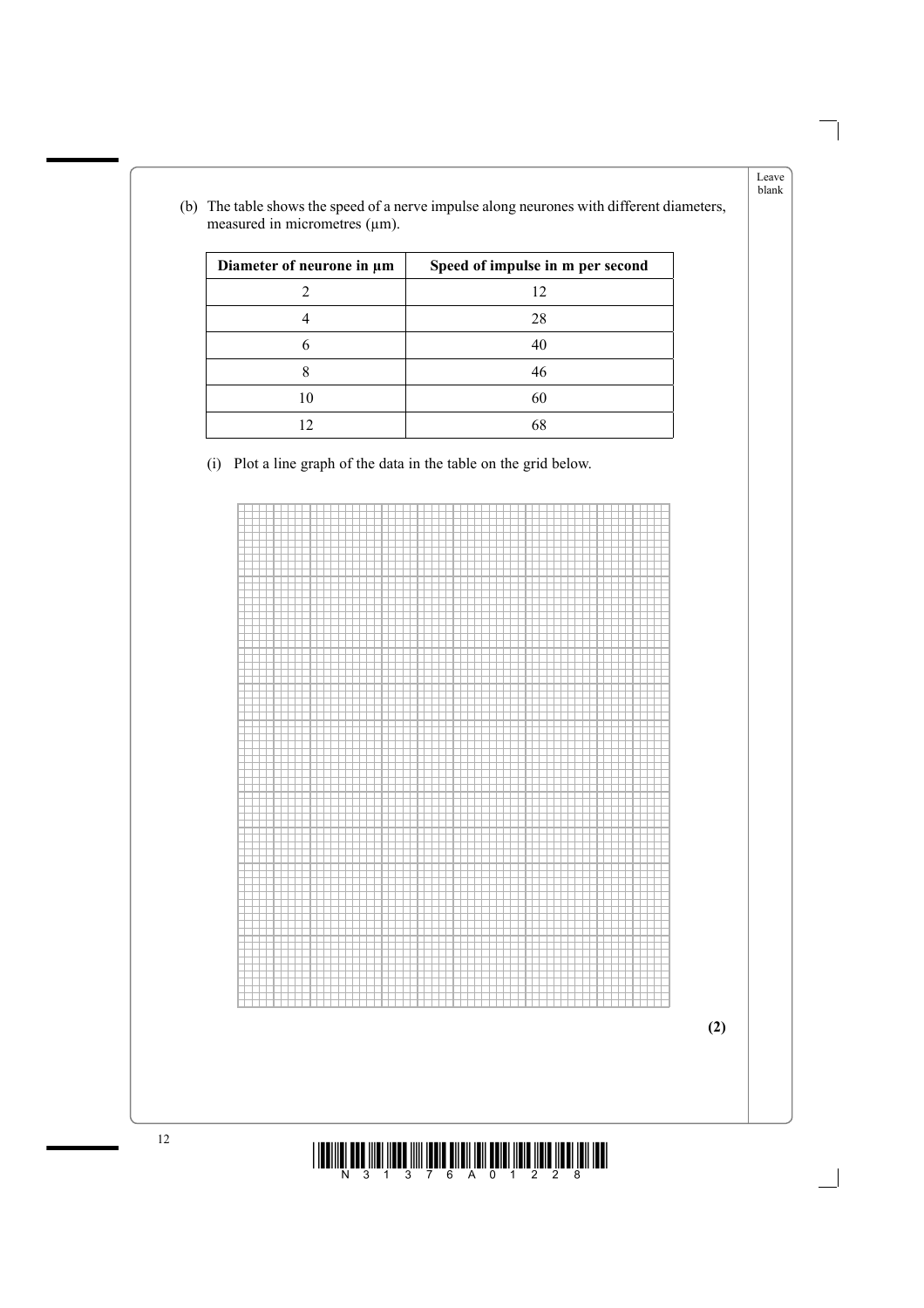|             | (ii) Describe the relationship between the diameter of a neurone and the speed of an<br>impulse along the neurone. | Leave<br>blank |
|-------------|--------------------------------------------------------------------------------------------------------------------|----------------|
|             | .<br>(1)                                                                                                           |                |
| $5 \mu m$ . | (iii) Suggest how fast an impulse would travel along a neurone with a diameter of                                  |                |
|             | m per second<br>(1)<br>(Total 8 marks)                                                                             | Q9             |
|             |                                                                                                                    |                |
|             |                                                                                                                    |                |
|             |                                                                                                                    |                |
|             |                                                                                                                    |                |
|             |                                                                                                                    |                |
|             |                                                                                                                    |                |
|             |                                                                                                                    |                |
|             |                                                                                                                    |                |
|             |                                                                                                                    |                |
|             |                                                                                                                    |                |
|             |                                                                                                                    |                |
|             |                                                                                                                    |                |
|             |                                                                                                                    |                |
|             |                                                                                                                    |                |

 $\overline{\mathbb{F}}$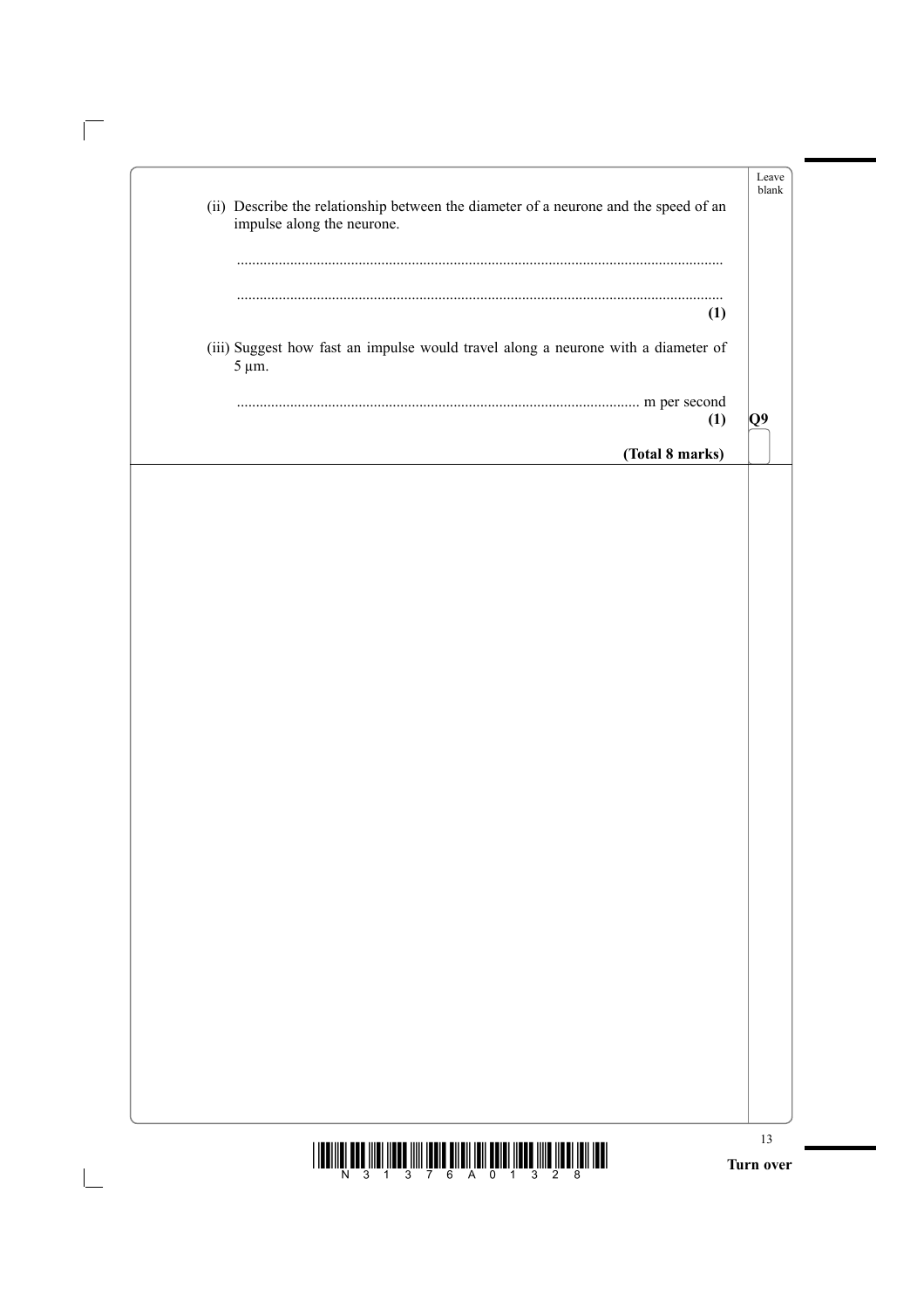

Leave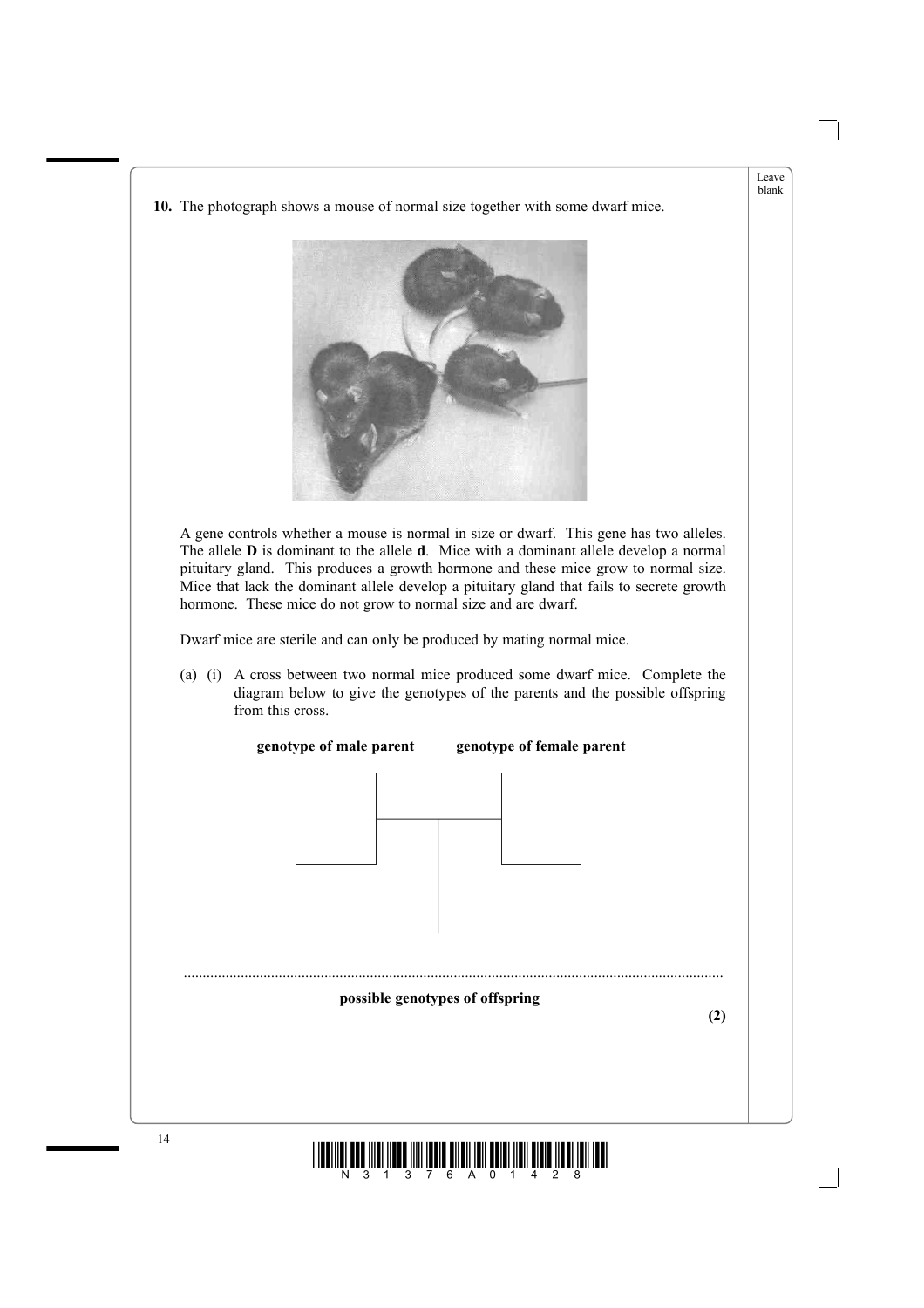|                | (ii) What is the phenotype ratio of the possible offspring?                     |                     |                                                                                                                                                                                     | Leave<br>blank |
|----------------|---------------------------------------------------------------------------------|---------------------|-------------------------------------------------------------------------------------------------------------------------------------------------------------------------------------|----------------|
|                | Give a reason for your answer.                                                  |                     | (1)<br>(iii) What is the probability of two homozygous parents producing a dwarf mouse?                                                                                             |                |
|                |                                                                                 |                     |                                                                                                                                                                                     |                |
|                | (b) Suggest why dwarf mice use up more oxygen per g body mass than normal mice. |                     | (2)                                                                                                                                                                                 |                |
|                |                                                                                 |                     |                                                                                                                                                                                     |                |
|                |                                                                                 |                     |                                                                                                                                                                                     |                |
|                | organ in the body where the hormone produces an effect.                         |                     | (2)<br>(c) Hormones are produced in glands called endocrine glands. These glands secrete their<br>hormones into the bloodstream. The bloodstream transports the hormone to a target |                |
|                | Use this information to help you complete the table below.                      |                     |                                                                                                                                                                                     |                |
| <b>Hormone</b> | <b>Endocrine gland</b>                                                          | <b>Target organ</b> | <b>Effect</b>                                                                                                                                                                       |                |
| adrenaline     | adrenal                                                                         | heart               |                                                                                                                                                                                     |                |
| oestrogen      |                                                                                 |                     | repairs lining                                                                                                                                                                      |                |
|                |                                                                                 |                     | (3)                                                                                                                                                                                 | Q10            |

 $\sqrt{\phantom{a}}$ 

 $\boxed{\phantom{1}}$ 

Turn over

 $\textstyle \frac{1}{2}\left\|\textcolor{red}{\prod_{N}\prod_{i=3}^{N}}\prod_{j=1}^{N}\prod_{j=3}^{N}\prod_{j=1}^{N}\prod_{j=1}^{N}\prod_{j=1}^{N}\prod_{j=1}^{N}\prod_{j=1}^{N}\prod_{j=1}^{N}\prod_{j=2}^{N}\prod_{j=3}^{N}\prod_{j=1}^{N}\prod_{j=1}^{N}\prod_{j=1}^{N}\prod_{j=1}^{N}\prod_{j=1}^{N}\prod_{j=1}^{N}\prod_{j=1}^{N}\prod_{j=1}^{N}\prod_{j=1}^{N}\prod_{j=1}^{N}\prod_{j=1}^{$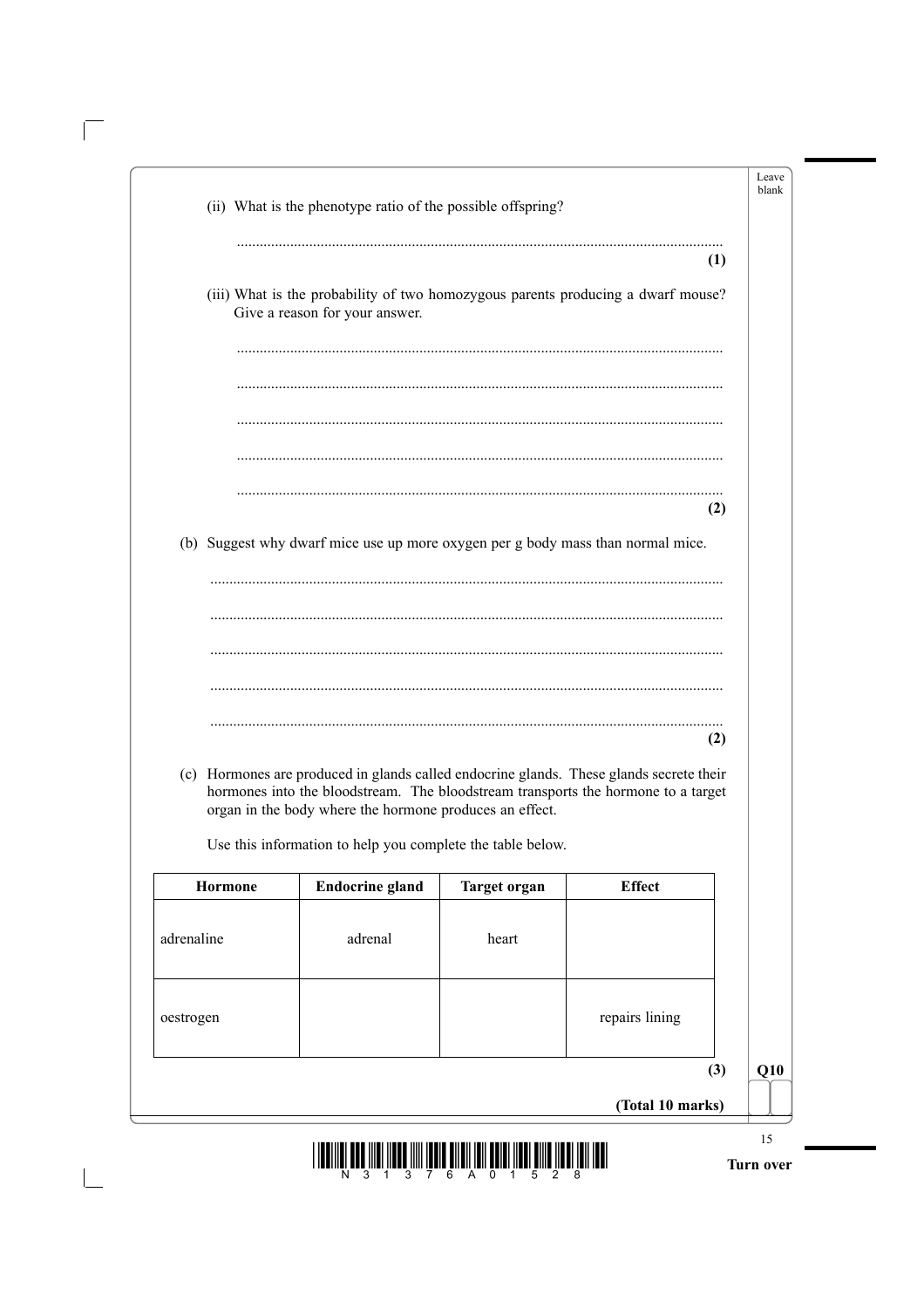| (2)<br>(b) When making beer, the yeast cells do not normally digest all the starch. This means<br>that the beer produced is high in carbohydrate. However, when making bread a<br>different species of yeast is used. This species is able to produce an enzyme that helps<br>to digest more of the starch. The production of this enzyme is controlled by a gene.<br>The yeast cells normally used to make beer can be genetically modified to contain this<br>gene.<br>Describe the steps that would be taken to produce these genetically modified<br>(i)<br>yeast cells.<br>(4)<br>(ii) Suggest how these genetically modified yeast cells could produce beer that is low<br>in carbohydrate. | (a) Write the word equation for anaerobic respiration by these yeast cells. |  |  |  |
|---------------------------------------------------------------------------------------------------------------------------------------------------------------------------------------------------------------------------------------------------------------------------------------------------------------------------------------------------------------------------------------------------------------------------------------------------------------------------------------------------------------------------------------------------------------------------------------------------------------------------------------------------------------------------------------------------|-----------------------------------------------------------------------------|--|--|--|
|                                                                                                                                                                                                                                                                                                                                                                                                                                                                                                                                                                                                                                                                                                   |                                                                             |  |  |  |
|                                                                                                                                                                                                                                                                                                                                                                                                                                                                                                                                                                                                                                                                                                   |                                                                             |  |  |  |
|                                                                                                                                                                                                                                                                                                                                                                                                                                                                                                                                                                                                                                                                                                   |                                                                             |  |  |  |
|                                                                                                                                                                                                                                                                                                                                                                                                                                                                                                                                                                                                                                                                                                   |                                                                             |  |  |  |
|                                                                                                                                                                                                                                                                                                                                                                                                                                                                                                                                                                                                                                                                                                   |                                                                             |  |  |  |
|                                                                                                                                                                                                                                                                                                                                                                                                                                                                                                                                                                                                                                                                                                   |                                                                             |  |  |  |
|                                                                                                                                                                                                                                                                                                                                                                                                                                                                                                                                                                                                                                                                                                   |                                                                             |  |  |  |
|                                                                                                                                                                                                                                                                                                                                                                                                                                                                                                                                                                                                                                                                                                   |                                                                             |  |  |  |
|                                                                                                                                                                                                                                                                                                                                                                                                                                                                                                                                                                                                                                                                                                   |                                                                             |  |  |  |
|                                                                                                                                                                                                                                                                                                                                                                                                                                                                                                                                                                                                                                                                                                   |                                                                             |  |  |  |
|                                                                                                                                                                                                                                                                                                                                                                                                                                                                                                                                                                                                                                                                                                   |                                                                             |  |  |  |
|                                                                                                                                                                                                                                                                                                                                                                                                                                                                                                                                                                                                                                                                                                   |                                                                             |  |  |  |
|                                                                                                                                                                                                                                                                                                                                                                                                                                                                                                                                                                                                                                                                                                   |                                                                             |  |  |  |
|                                                                                                                                                                                                                                                                                                                                                                                                                                                                                                                                                                                                                                                                                                   |                                                                             |  |  |  |
|                                                                                                                                                                                                                                                                                                                                                                                                                                                                                                                                                                                                                                                                                                   |                                                                             |  |  |  |
|                                                                                                                                                                                                                                                                                                                                                                                                                                                                                                                                                                                                                                                                                                   |                                                                             |  |  |  |
| (2)                                                                                                                                                                                                                                                                                                                                                                                                                                                                                                                                                                                                                                                                                               |                                                                             |  |  |  |

 $\mathbb{R}^2$ 

 $\overline{\phantom{0}}$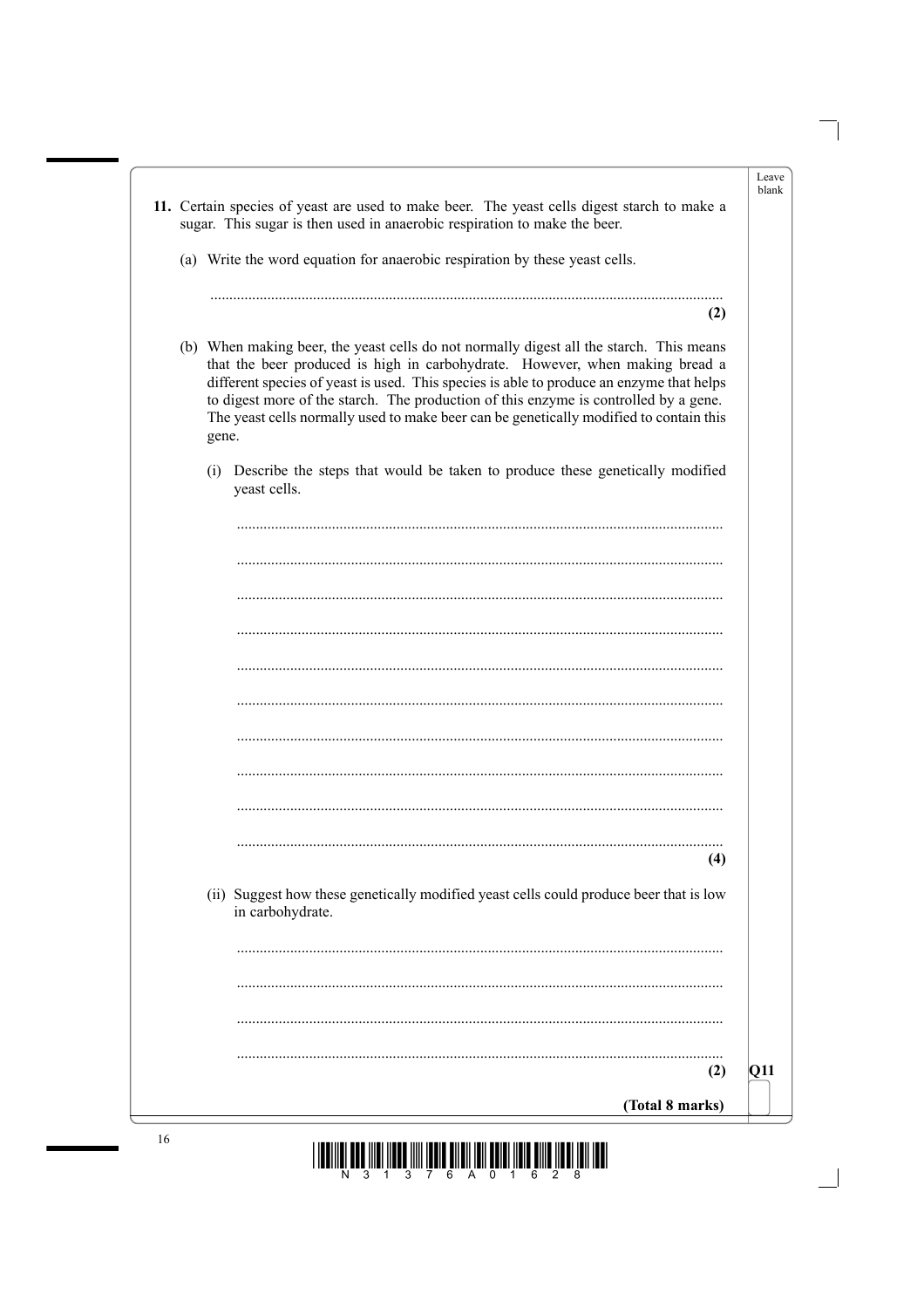| <b>Process</b> | <b>Description</b> |                 |     |
|----------------|--------------------|-----------------|-----|
| decomposition  |                    |                 |     |
| transpiration  |                    |                 |     |
| nitrification  |                    |                 |     |
| vasodilation   |                    |                 | Q12 |
|                |                    | (Total 8 marks) |     |
|                |                    |                 |     |
|                |                    |                 |     |
|                |                    |                 |     |
|                |                    |                 |     |
|                |                    |                 |     |
|                |                    |                 |     |
|                |                    |                 |     |

 $\sqrt{\phantom{a}}$ 

 $\begin{array}{c} \boxed{1} \\ \boxed{1} \end{array}$ 

-

 $\blacksquare$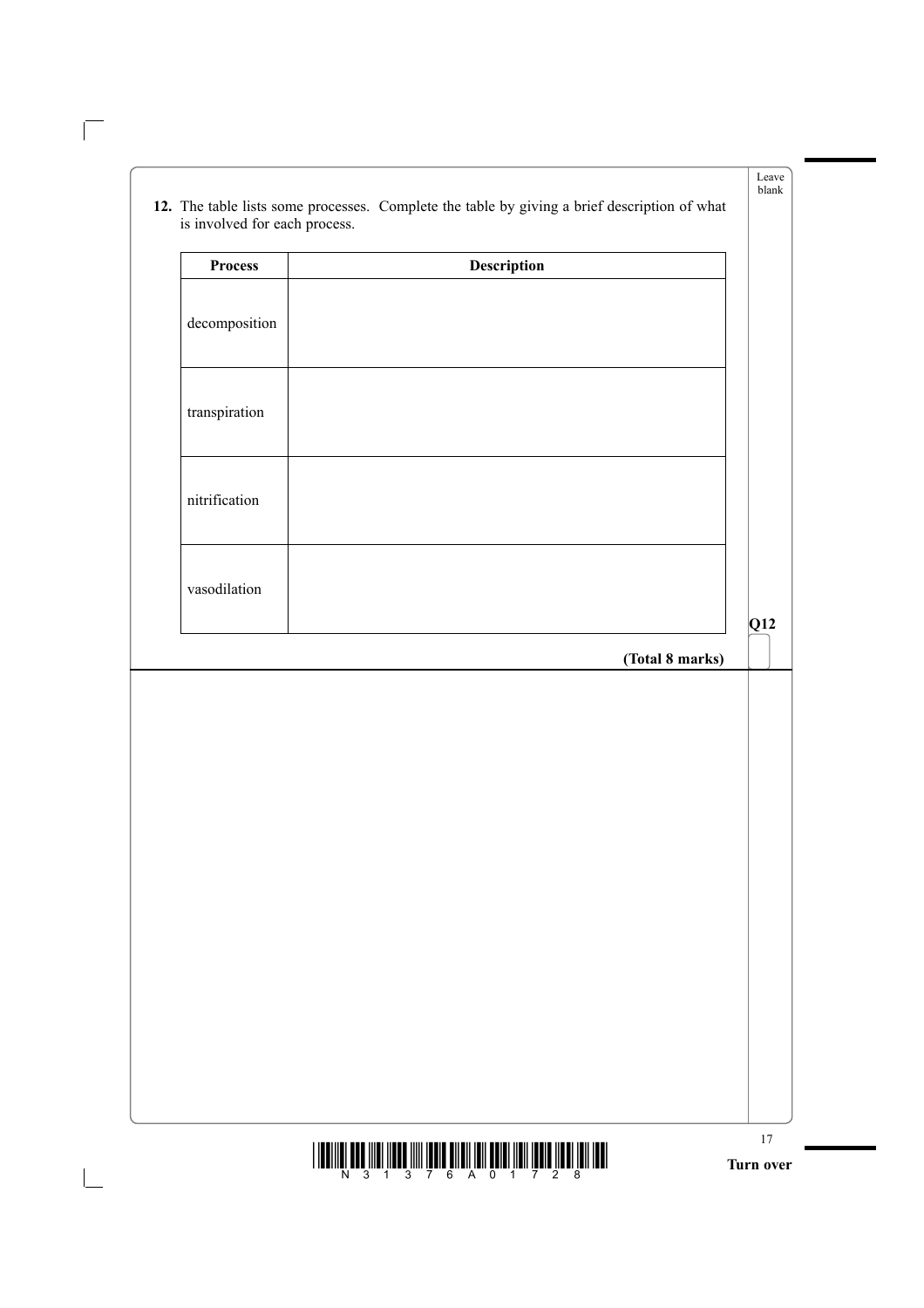| The picture shows one type of fish that is farmed.                                                                                                                                          |
|---------------------------------------------------------------------------------------------------------------------------------------------------------------------------------------------|
|                                                                                                                                                                                             |
| (a) (i) Suggest why fish need lipids.                                                                                                                                                       |
| (1)                                                                                                                                                                                         |
| (ii) Suggest why fish need vitamin D.                                                                                                                                                       |
| $\left( 1\right)$                                                                                                                                                                           |
| (b) For every 100 units of energy ingested by each fish, 23 units are assimilated into<br>biomass. Give two reasons to explain what might have happened to the other 77 units<br>of energy. |
|                                                                                                                                                                                             |
|                                                                                                                                                                                             |
|                                                                                                                                                                                             |
|                                                                                                                                                                                             |

 $\overline{\phantom{0}}$ 

 $\overline{\phantom{0}}$ 

<u>||ITININ TIT MIN'NITI MIN'NIN (TITLE MINI) MIN'NIN ATITI MIN'NIN MIN'NIN MIN'</u>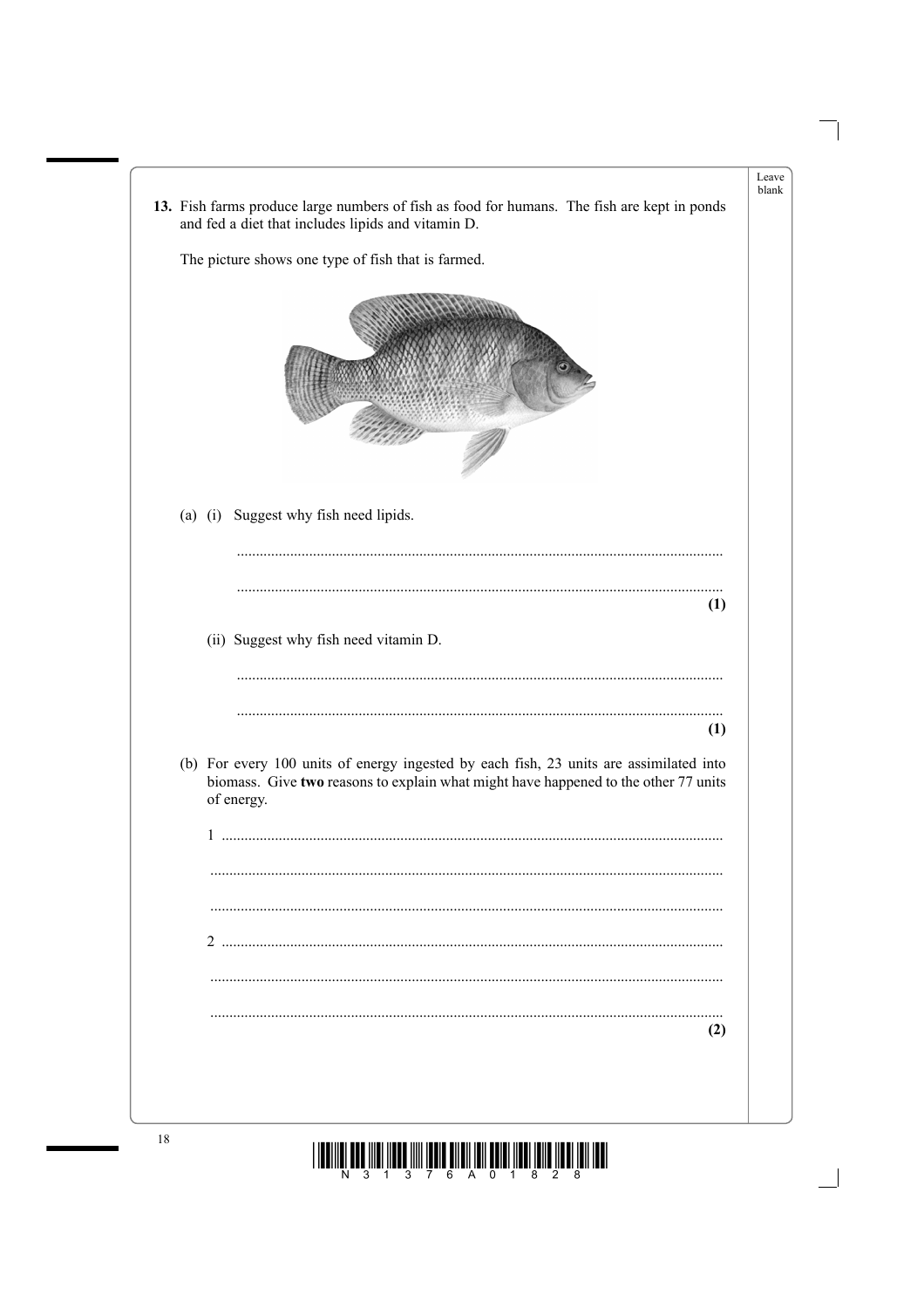| (c) Excreted waste from the fish must be removed from the ponds. If it is allowed to<br>escape into rivers it might cause pollution. | blank |
|--------------------------------------------------------------------------------------------------------------------------------------|-------|
| Describe and explain the events that might occur as a result of this pollution.                                                      |       |
|                                                                                                                                      |       |
|                                                                                                                                      |       |
|                                                                                                                                      |       |
|                                                                                                                                      |       |
|                                                                                                                                      |       |
|                                                                                                                                      |       |
|                                                                                                                                      |       |
|                                                                                                                                      |       |
|                                                                                                                                      |       |
|                                                                                                                                      |       |
|                                                                                                                                      |       |
|                                                                                                                                      |       |
| (5)                                                                                                                                  | Q13   |
| (Total 9 marks)                                                                                                                      |       |
|                                                                                                                                      |       |
|                                                                                                                                      |       |
|                                                                                                                                      |       |
|                                                                                                                                      |       |
|                                                                                                                                      |       |
| <u>I IBBINQI BOB INBI IIBBB INN IGAIB QIIBII IBN QOIBI IIBN IBNB IIBD IBN IBN I</u>                                                  | 19    |

 $\sqrt{ }$ 

 $\overline{\phantom{a}}$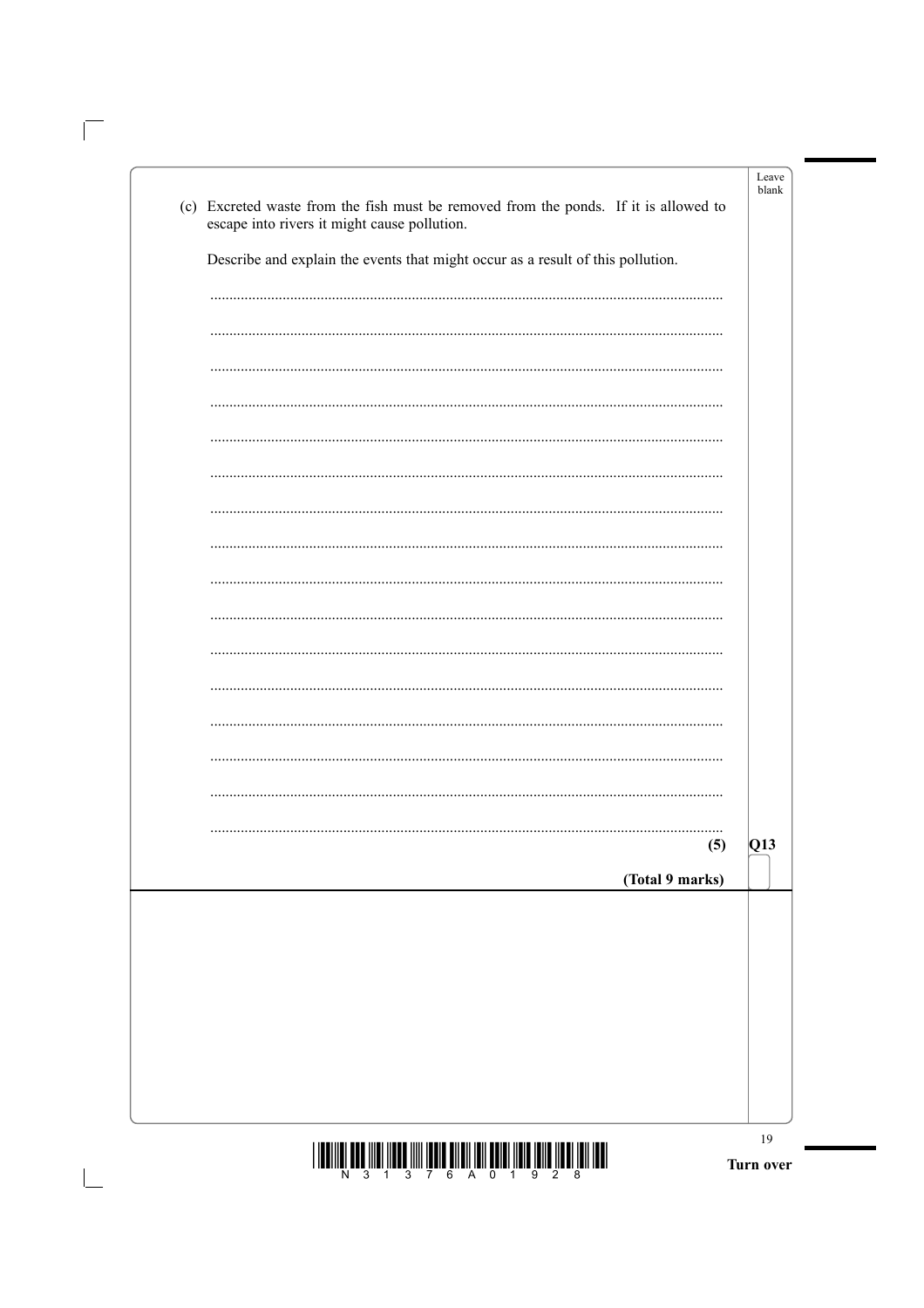**14.** Obesity (being extremely overweight) is an increasing problem in the Western world. You can calculate whether or not you are obese by using a formula called the BMI (body mass index). The formula is shown below.

Leave blank

$$
BMI = \frac{body \text{ mass in kg}}{(\text{height in m})^2}
$$

The table shows how BMI values are used to describe the weight of people.

| <b>BMI</b> value | <b>Description of weight</b> |
|------------------|------------------------------|
| less than 18.5   | underweight                  |
| 18.5 to 24.9     | normal weight                |
| 25.0 to 29.9     | overweight                   |
| 30.0 or above    | obese                        |

The diagram gives information about the mass and height of three people, A, B and C.



<sup>20</sup> \*N31376A02028\*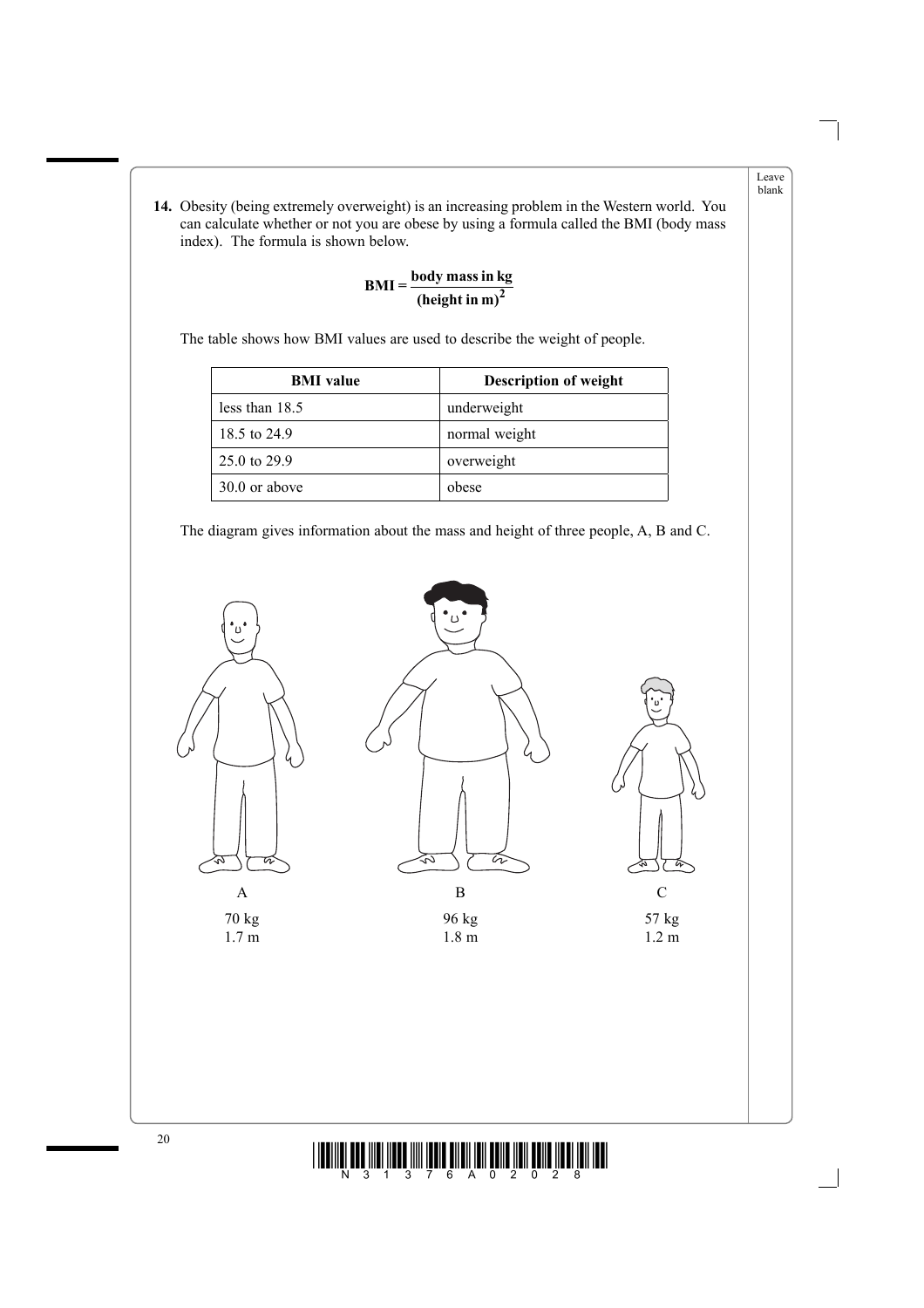

 $\mathbf{L}$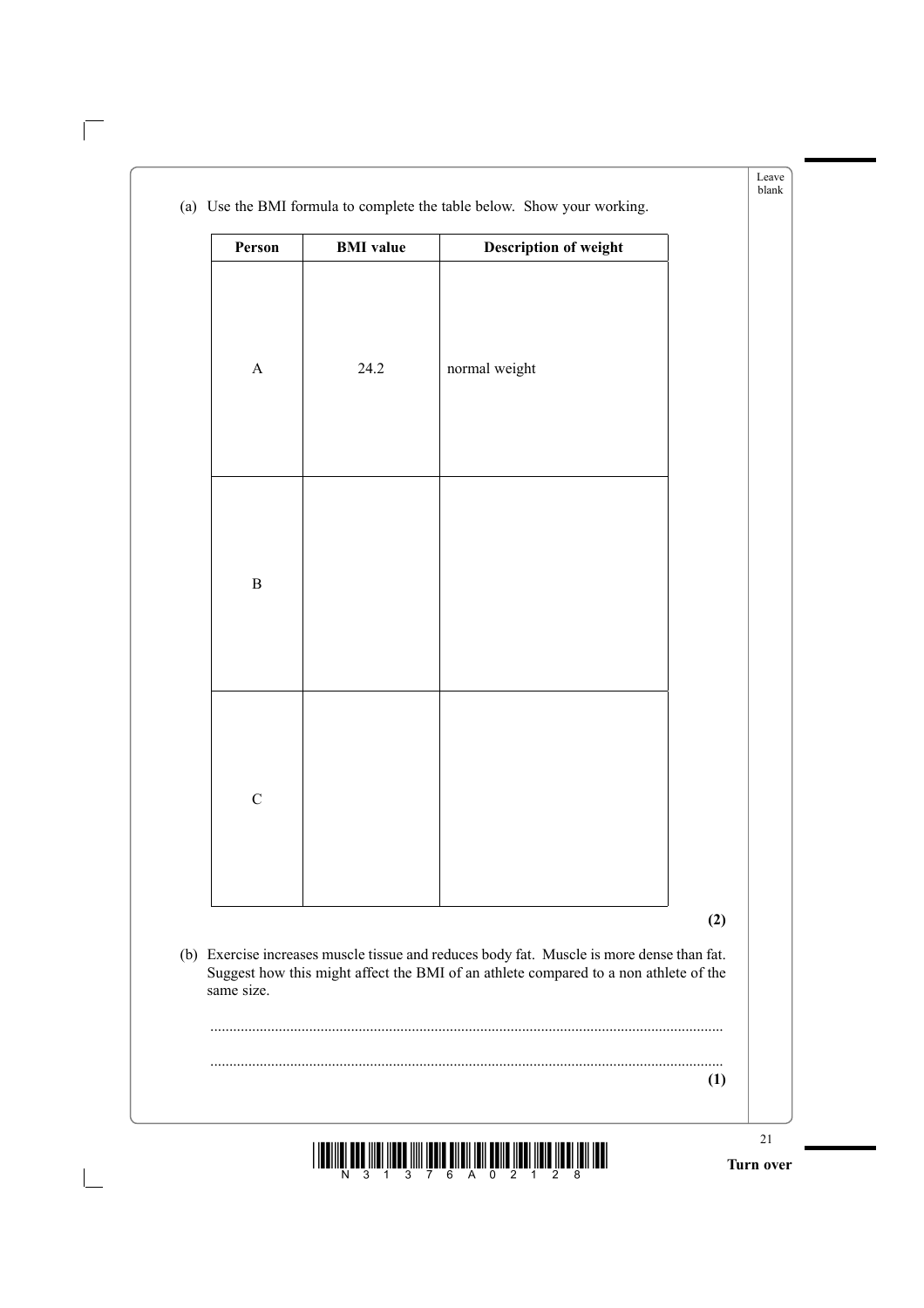

 $\frac{1}{2}$   $\frac{1}{3}$   $\frac{1}{7}$   $\frac{1}{6}$   $\frac{1}{4}$   $\frac{1}{3}$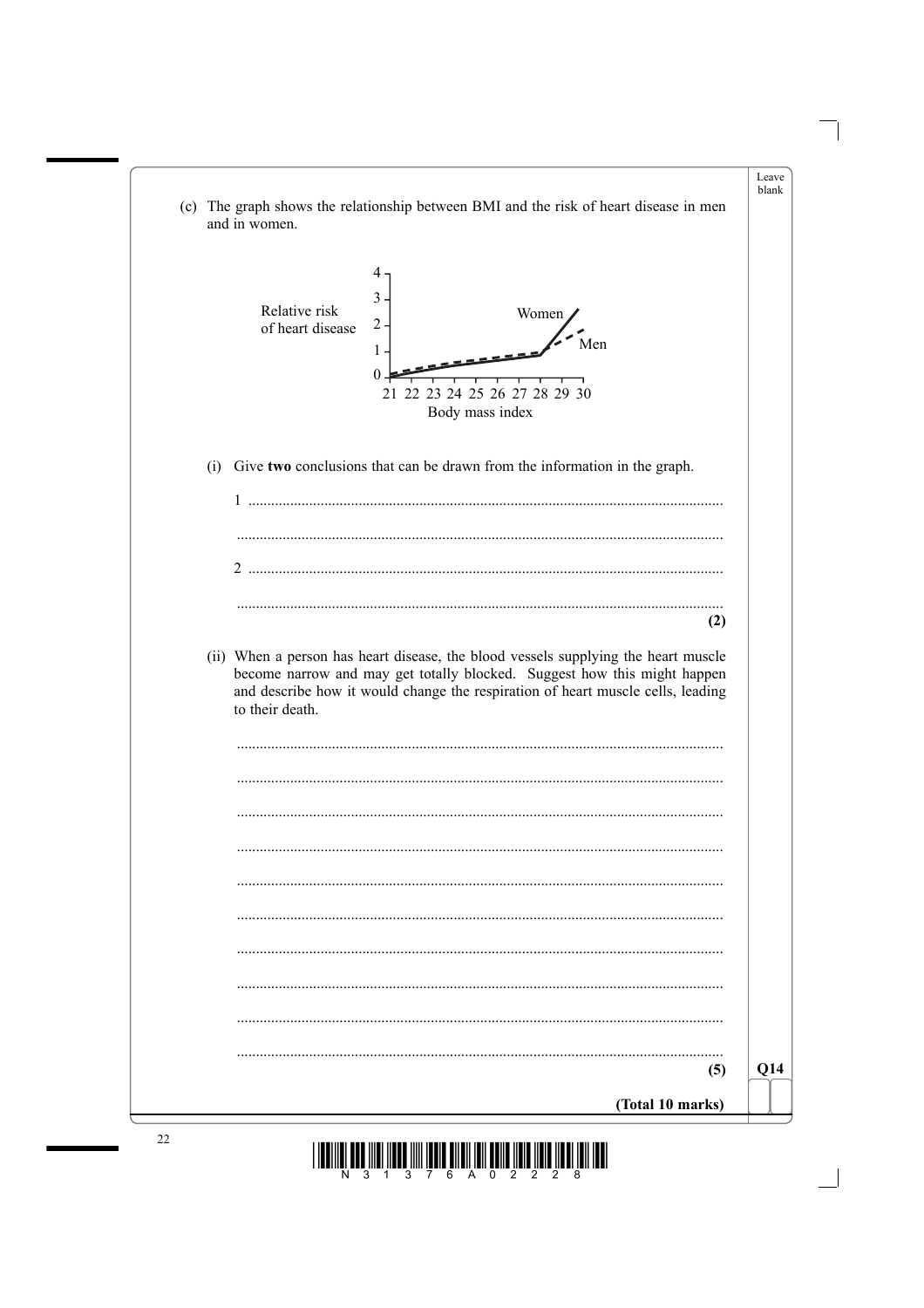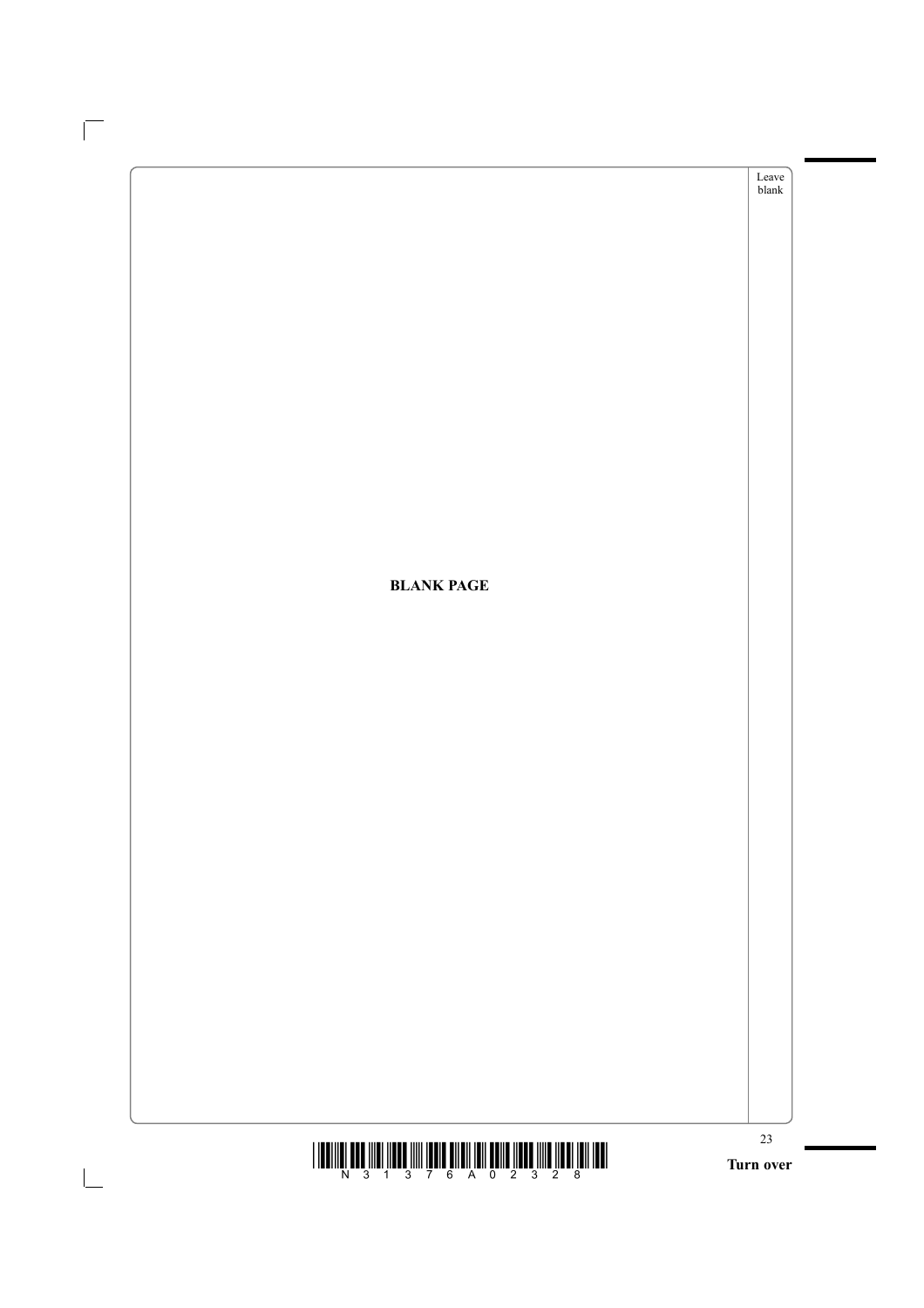|     | (a) Give three ways in which ultrafiltration differs from selective reabsorption.                                                                                                           |                  |                                                                      |
|-----|---------------------------------------------------------------------------------------------------------------------------------------------------------------------------------------------|------------------|----------------------------------------------------------------------|
|     |                                                                                                                                                                                             |                  |                                                                      |
|     |                                                                                                                                                                                             |                  |                                                                      |
|     |                                                                                                                                                                                             |                  |                                                                      |
|     |                                                                                                                                                                                             |                  |                                                                      |
|     |                                                                                                                                                                                             |                  |                                                                      |
|     |                                                                                                                                                                                             |                  |                                                                      |
|     |                                                                                                                                                                                             |                  |                                                                      |
|     |                                                                                                                                                                                             |                  |                                                                      |
|     |                                                                                                                                                                                             |                  |                                                                      |
|     |                                                                                                                                                                                             |                  |                                                                      |
|     |                                                                                                                                                                                             |                  |                                                                      |
| (i) | (b) Kidneys can produce urine that varies in volume and concentration depending on<br>certain events.<br>Complete the table by writing the correct word in each box to show the description |                  | (3)                                                                  |
|     | of urine after each event. Some boxes have been completed for you.<br><b>Event</b>                                                                                                          | (large or small) | Volume of urine   Concentration of urine<br>(dilute or concentrated) |
|     | after doing lots of exercise                                                                                                                                                                |                  | concentrated                                                         |
|     | after eating lots of protein                                                                                                                                                                | small            |                                                                      |
|     | after drinking lots of water                                                                                                                                                                |                  |                                                                      |
|     | after eating salty crisps                                                                                                                                                                   |                  |                                                                      |
|     |                                                                                                                                                                                             |                  |                                                                      |
|     |                                                                                                                                                                                             |                  | (4)                                                                  |
|     |                                                                                                                                                                                             |                  |                                                                      |
|     |                                                                                                                                                                                             |                  |                                                                      |
|     |                                                                                                                                                                                             |                  |                                                                      |

 $\Box$ 

 $\overline{\phantom{0}}$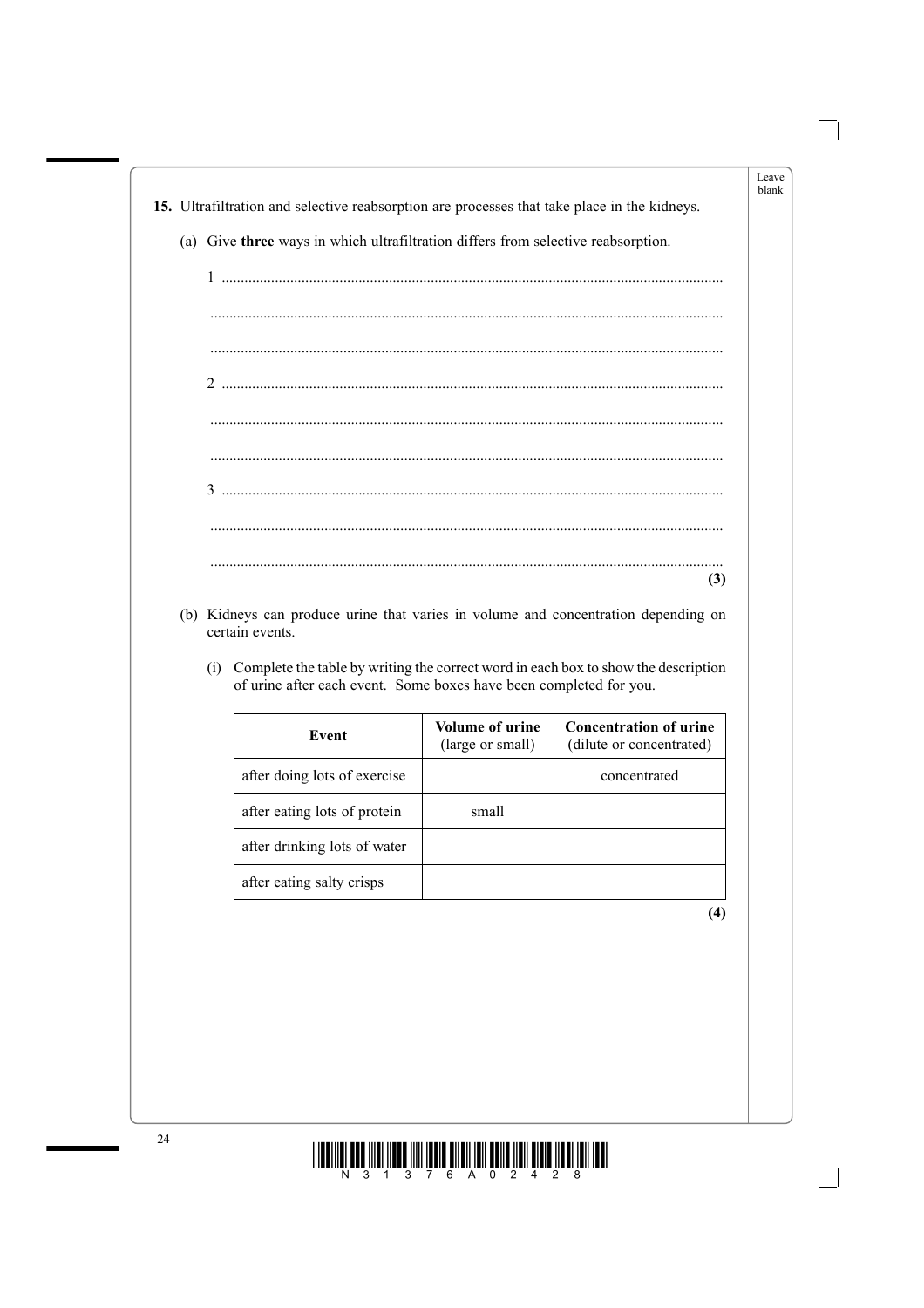| (ii) Damage to the pituitary gland can prevent the secretion of the hormone ADH.<br>Explain how this affects osmoregulation by the kidney.                                                                                                                                                                                                                        | Leave<br>blank |
|-------------------------------------------------------------------------------------------------------------------------------------------------------------------------------------------------------------------------------------------------------------------------------------------------------------------------------------------------------------------|----------------|
|                                                                                                                                                                                                                                                                                                                                                                   |                |
|                                                                                                                                                                                                                                                                                                                                                                   |                |
|                                                                                                                                                                                                                                                                                                                                                                   |                |
|                                                                                                                                                                                                                                                                                                                                                                   |                |
|                                                                                                                                                                                                                                                                                                                                                                   |                |
|                                                                                                                                                                                                                                                                                                                                                                   |                |
|                                                                                                                                                                                                                                                                                                                                                                   |                |
|                                                                                                                                                                                                                                                                                                                                                                   |                |
| (4)                                                                                                                                                                                                                                                                                                                                                               |                |
|                                                                                                                                                                                                                                                                                                                                                                   |                |
|                                                                                                                                                                                                                                                                                                                                                                   |                |
|                                                                                                                                                                                                                                                                                                                                                                   |                |
|                                                                                                                                                                                                                                                                                                                                                                   |                |
|                                                                                                                                                                                                                                                                                                                                                                   |                |
|                                                                                                                                                                                                                                                                                                                                                                   |                |
|                                                                                                                                                                                                                                                                                                                                                                   |                |
|                                                                                                                                                                                                                                                                                                                                                                   |                |
|                                                                                                                                                                                                                                                                                                                                                                   |                |
| $\textstyle \frac{1}{2} \left\  \prod_{i=1}^n \prod_{j=1}^n \prod_{j=1}^n \prod_{j=1}^n \prod_{j=1}^n \prod_{j=1}^n \prod_{j=1}^n \prod_{j=1}^n \prod_{j=1}^n \prod_{j=1}^n \prod_{j=1}^n \prod_{j=1}^n \prod_{j=1}^n \prod_{j=1}^n \prod_{j=1}^n \prod_{j=1}^n \prod_{j=1}^n \prod_{j=1}^n \prod_{j=1}^n \prod_{j=1}^n \prod_{j=1}^n \prod_{j=1}^n \prod_{j=1}^$ | $25\,$         |

 $\overline{\mathbb{F}}$ 

 $\boxed{\phantom{a}}$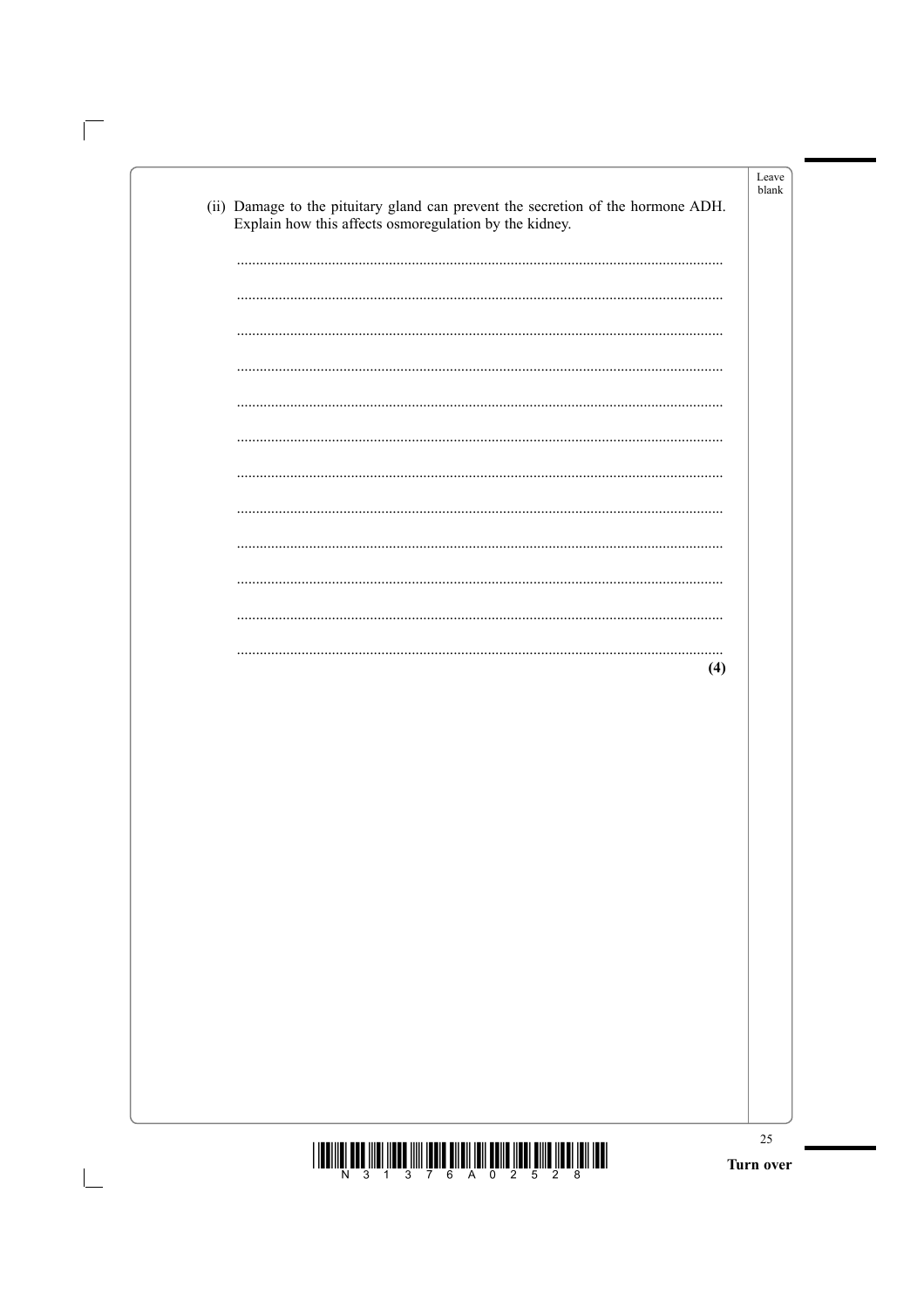|                                       | fluid in                                                                                                                                                   |
|---------------------------------------|------------------------------------------------------------------------------------------------------------------------------------------------------------|
|                                       |                                                                                                                                                            |
|                                       |                                                                                                                                                            |
|                                       |                                                                                                                                                            |
| blood in $\overline{\longrightarrow}$ | $\Rightarrow$ blood out                                                                                                                                    |
|                                       |                                                                                                                                                            |
|                                       |                                                                                                                                                            |
|                                       |                                                                                                                                                            |
|                                       | partially<br>fluid out<br>permeable                                                                                                                        |
|                                       | membrane                                                                                                                                                   |
| (i)                                   | passes through the machine removing the waste substances from the blood.<br>Suggest two reasons why the tube is connected to a vein rather than an artery. |
|                                       |                                                                                                                                                            |
|                                       |                                                                                                                                                            |
| 2                                     |                                                                                                                                                            |
|                                       | (2)                                                                                                                                                        |
|                                       | (ii) The kidney machine can remove excess salts (mineral ions) from the blood.<br>Explain how these pass from the blood into the fluid.                    |
|                                       |                                                                                                                                                            |
|                                       |                                                                                                                                                            |
|                                       |                                                                                                                                                            |
|                                       |                                                                                                                                                            |
|                                       |                                                                                                                                                            |
|                                       |                                                                                                                                                            |

 $\mathbb{R}^2$ 

 $\overline{\phantom{0}}$ 

 $\begin{array}{c} \vspace{2mm} \begin{array}{c} \vspace{2mm} \begin{array}{c} \vspace{2mm} \begin{array}{c} \vspace{2mm} \begin{array}{c} \vspace{2mm} \end{array} \\ \vspace{2mm} \end{array} \\ \vspace{2mm} \begin{array}{c} \vspace{2mm} \begin{array}{c} \vspace{2mm} \end{array} \\ \vspace{2mm} \end{array} \\ \vspace{2mm} \end{array} \end{array} \end{array} \end{array} \end{array} \end{array} \begin{array}{c} \vspace{2mm} \begin{array}{c} \vspace{2mm} \begin{array}{c} \vspace{2$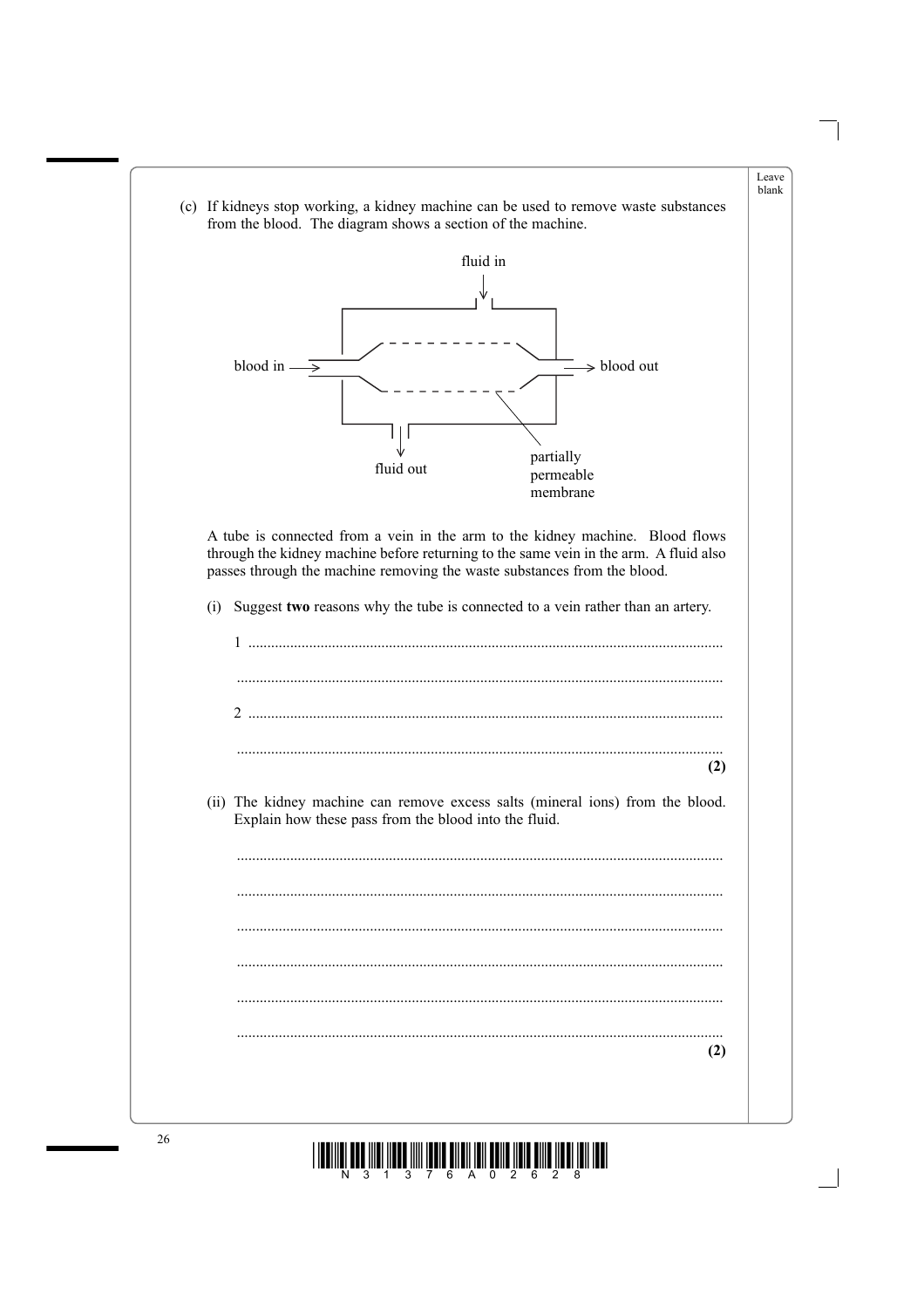| (iii) Name two waste substances, other than salts, that the kidney machine can remove<br>from the blood. | Leave<br>blank |
|----------------------------------------------------------------------------------------------------------|----------------|
|                                                                                                          |                |
|                                                                                                          |                |
| (2)                                                                                                      | Q15            |
| (Total 17 marks)                                                                                         |                |
| <b>TOTAL FOR PAPER: 120 MARKS</b>                                                                        |                |
| <b>END</b>                                                                                               |                |
|                                                                                                          |                |
|                                                                                                          |                |
|                                                                                                          |                |
|                                                                                                          |                |
|                                                                                                          |                |
|                                                                                                          |                |
|                                                                                                          |                |
|                                                                                                          |                |
|                                                                                                          |                |
|                                                                                                          |                |
|                                                                                                          |                |
|                                                                                                          |                |
|                                                                                                          |                |
|                                                                                                          |                |
|                                                                                                          |                |
|                                                                                                          |                |
|                                                                                                          |                |
|                                                                                                          |                |
|                                                                                                          |                |
|                                                                                                          |                |
|                                                                                                          |                |
|                                                                                                          |                |
|                                                                                                          |                |
|                                                                                                          | 27             |

 $\overline{\Box}$